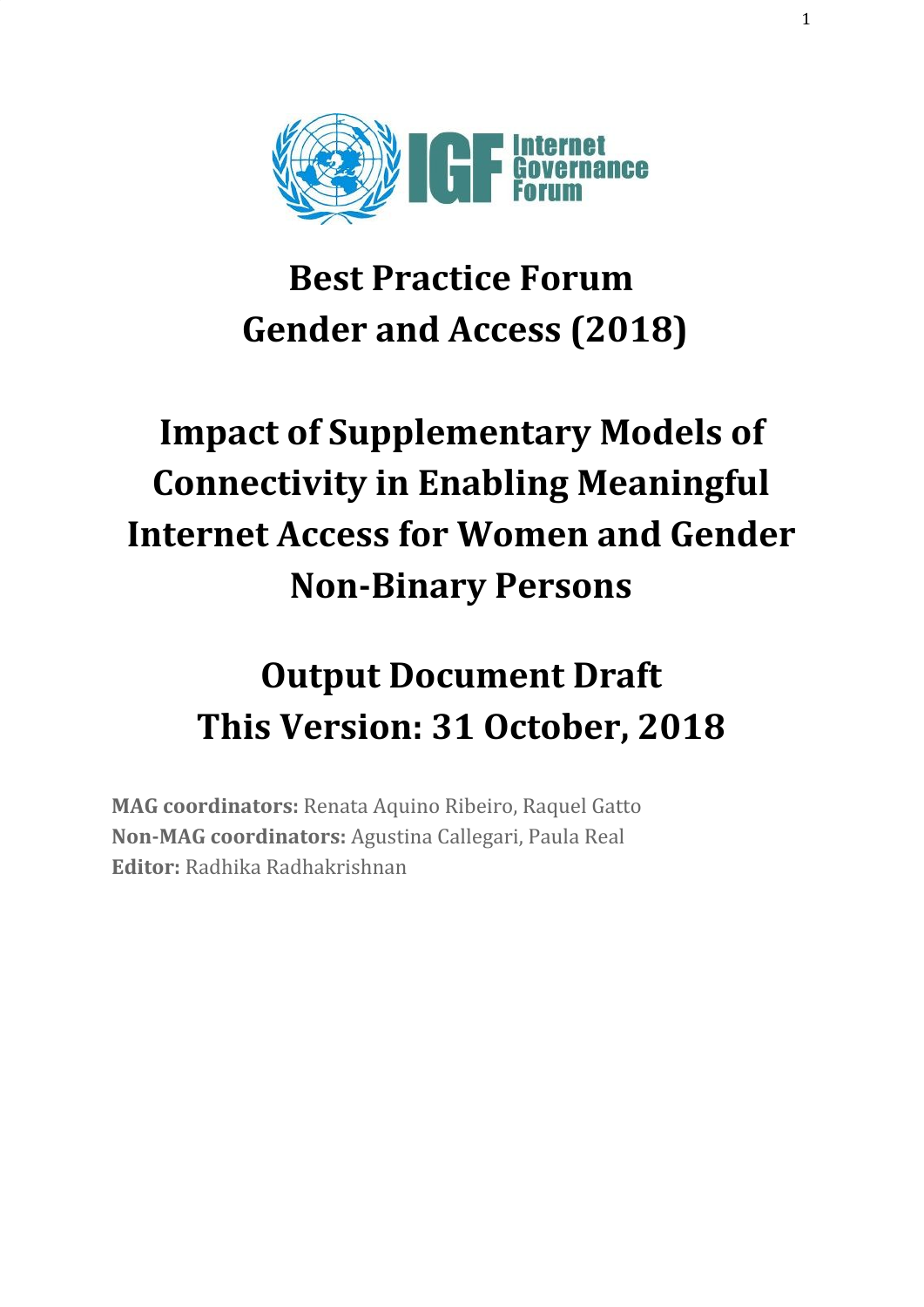## **CONTENTS**

| <b>Executive Summary</b>                                                                                            | 4  |
|---------------------------------------------------------------------------------------------------------------------|----|
| <b>Interpretation Notes</b>                                                                                         | 5  |
| <b>Acronyms and Abbreviations</b>                                                                                   | 7  |
| Part A: Findings                                                                                                    | 8  |
| 1. Supplementary Models of Connectivity for Women and Gender Non-Binary Persons                                     | 8  |
| 1.1 Barriers to Internet Access for Women and Gender Non-Binary Persons                                             | 8  |
| 1.2 Relevance of Supplementary Models of Connectivity to Internet Access for Women<br>and Gender Non-Binary Persons | 9  |
| 1.2.1 Availability                                                                                                  | 9  |
| 1.2.2 Affordability                                                                                                 | 10 |
| 1.2.3 Culture and norms                                                                                             | 10 |
| 1.2.4 Availability of relevant content                                                                              | 11 |
| 1.2.5 Women's participation in decision-making roles pertaining to the Internet                                     | 11 |
| 1.3 Why do we need a gender focus for supplementary models of connectivity?                                         | 12 |
| 2. Community Networks                                                                                               | 13 |
| 2.1 What are Community Networks?                                                                                    | 13 |
| 2.2 Mapping Community Network Initiatives for Women and Gender Non-Binary<br>Persons and their Impact               | 14 |
| 3. TV White Spaces                                                                                                  | 18 |
| 3.1 What is TV White Spaces (TVWS)?                                                                                 | 18 |
| 3.2 Mapping TV White Spaces Initiatives for Women and Gender Non-Binary Persons                                     |    |
| and their Impact                                                                                                    | 19 |
| 4. Other Supplementary Models of Connectivity                                                                       | 20 |
| 5. Recommendations for incorporating gender perspectives on Supplementary Models of<br>Connectivity                 | 20 |
| <b>Part B: Mandate and Methodology</b>                                                                              | 22 |
| 1. Mandate                                                                                                          | 22 |
| 1.1 The IGF                                                                                                         | 22 |
| 1.2 Defining the BPF's mandate                                                                                      | 22 |
| 2. Methodology                                                                                                      | 23 |
| 2.1 Working Approach                                                                                                | 23 |
| 2.2 Survey                                                                                                          | 23 |
| 2.2.1 Survey Design                                                                                                 | 24 |
| 2.2.2 Survey Analysis                                                                                               | 24 |
| 2.2.3 Diversity of Respondents                                                                                      | 24 |
| 2.3. Virtual Meetings                                                                                               | 24 |
| 2.4 Mobile Messaging                                                                                                | 24 |
| 2.5 Mailing List                                                                                                    | 25 |
| 2.6 Email                                                                                                           | 25 |
| 2.7 Main Session at IGF                                                                                             | 25 |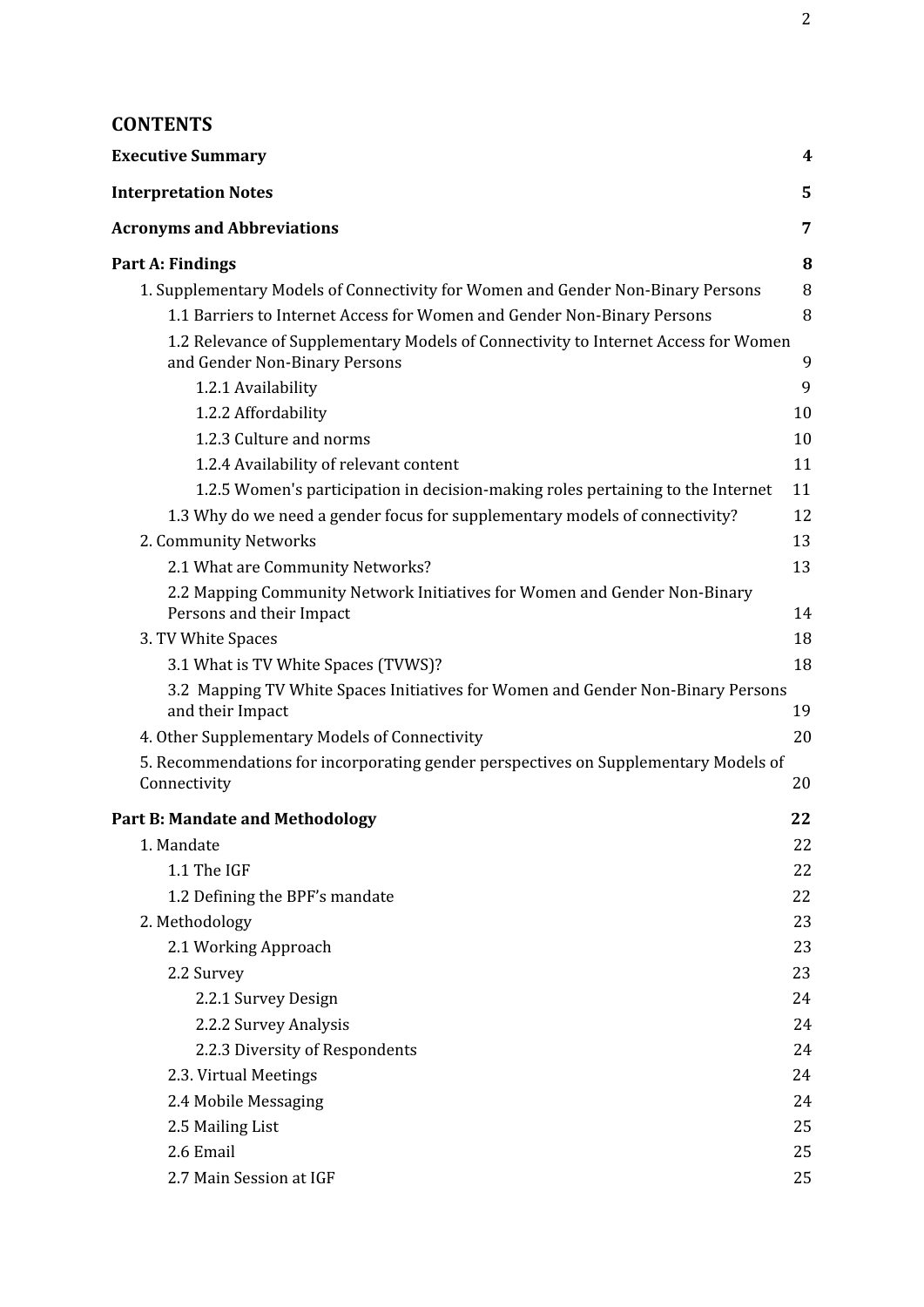| 3. Limitations                                 | 25 |
|------------------------------------------------|----|
| Part C: Appendices                             | 26 |
| APPENDIX 1: CONTRIBUTORS                       | 26 |
| <b>APPENDIX 2: BPF SURVEY</b>                  | 27 |
| APPENDIX 3: BPF SESSION PRE-REPORT AT IGF 2018 | 33 |
| APPENDIX 4: BPF SESSION REPORT AT IGF 2018     | 34 |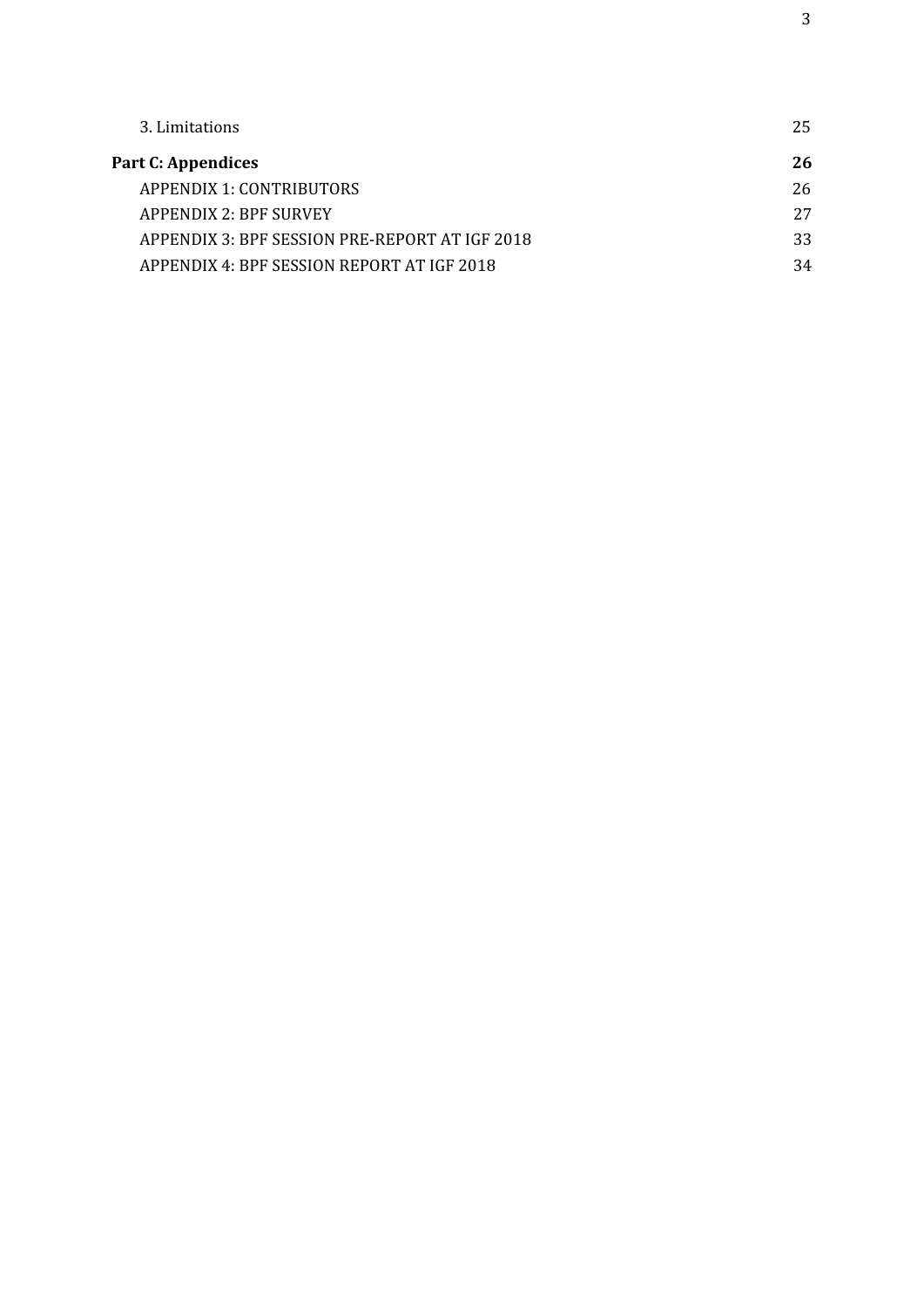## **Executive Summary**

<span id="page-3-0"></span>[TO BE INSERTED LATER]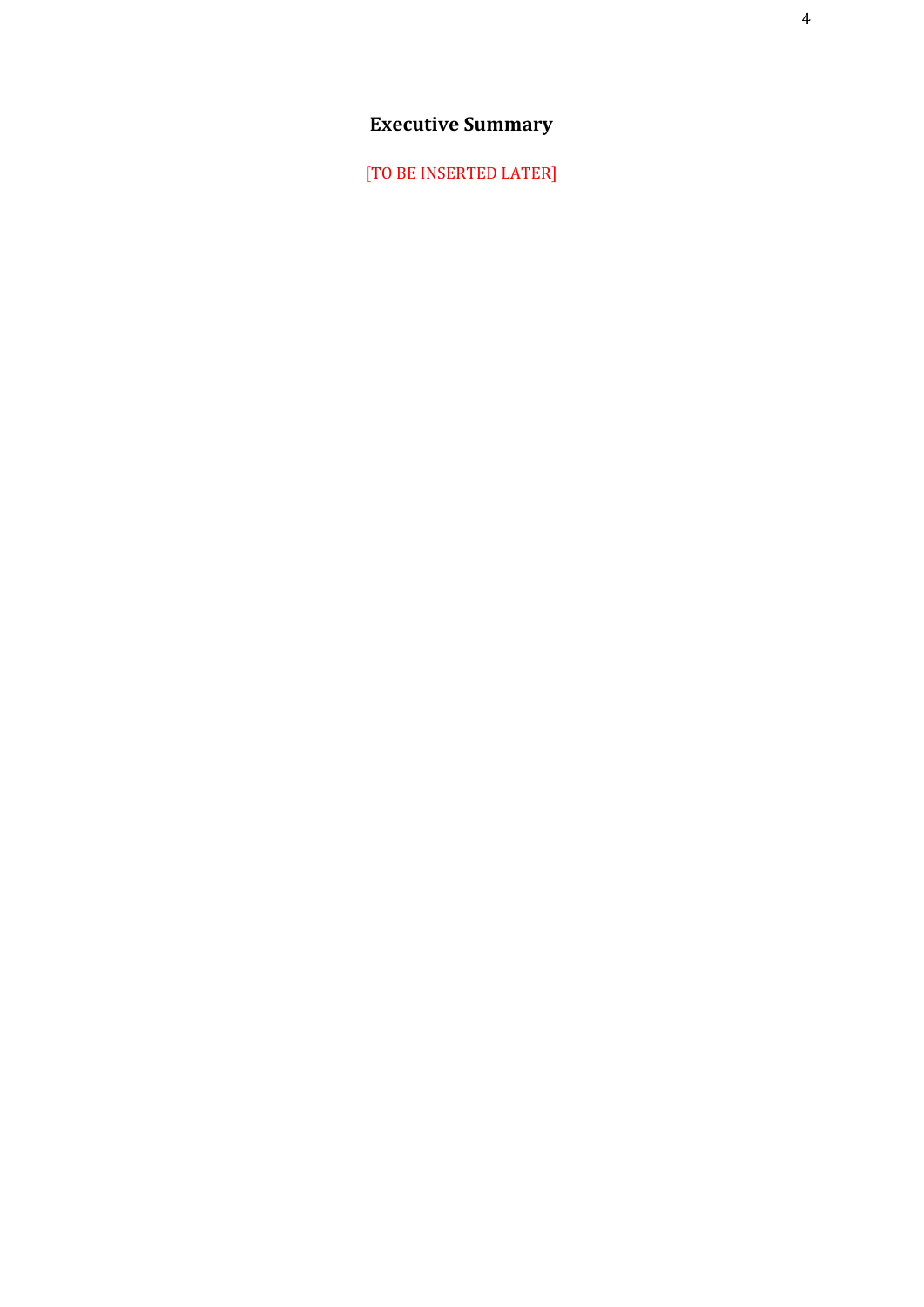#### **Interpretation Notes**

<span id="page-4-0"></span>The designations employed and the presentation of the material in this resource do not imply the expression of any opinion whatsoever on the part of the Secretariat of the United Nations concerning the legal status of any country, territory, city or area or of its authorities, or concerning the delimitation of its frontiers or boundaries. The term **'country'** as used in the text of this publication also refers, as appropriate, to territories and areas.

The designations **'developed'** and **'developing economies'** are intended for statistical convenience and do not necessarily imply a judgment about the stage reached by a particular country or area in the development process.

Mention of the name of any company, organization, product or website does not imply endorsement on the part of the United Nations.

For the purposes of this resource, unless specifically otherwise defined:

- All references to **'women'** should be construed as including **'girls'** and anyone identifying as women, unless otherwise specifically noted. Women of diverse sexualities and gender identities are also included in relevant sections of the resource.
- **'Girls'** is defined as female individuals from birth to the age of 18.
- **● 'Gender Non-Binary'** is an umbrella term to describe any gender identity that does not fit into the gender binary of male and female. Nonbinary gender (also sometimes referred to as genderqueer) people may, for example, identify as having no gender, fall on a gender spectrum somewhere between male and female, or identify as totally outside binary gender identities.
- **'Gender'** refers to the social attributes and opportunities associated with being male and female and the relationships between women and men and girls and boys, as well as the relations between women and those between men. These attributes, opportunities and relationships are socially constructed and are learned through socialisation processes. They are context/time-specific and changeable. Gender determines what is expected, allowed and valued in women or men in a given context. Gender is part of broader socio-cultural contexts, intersecting with other factors such as class, race, poverty level, ethnic group and age.
- References to 'access' should be construed as referring to 'meaningful Internet access' unless otherwise construed.
- **'Meaningful Internet access'** should be construed as pervasive, affordable connection (of sufficient quality and speed) to the Internet in a manner that enables the user to potentially benefit from Internet use including to participate in the public sphere, exercise human rights, access and create relevant content, engage with people and information for development and well-being, etc.; irrespective of the means of such access (i.e. whether via a mobile or other device; whether through private ownership of a device or using a public access facility like a library).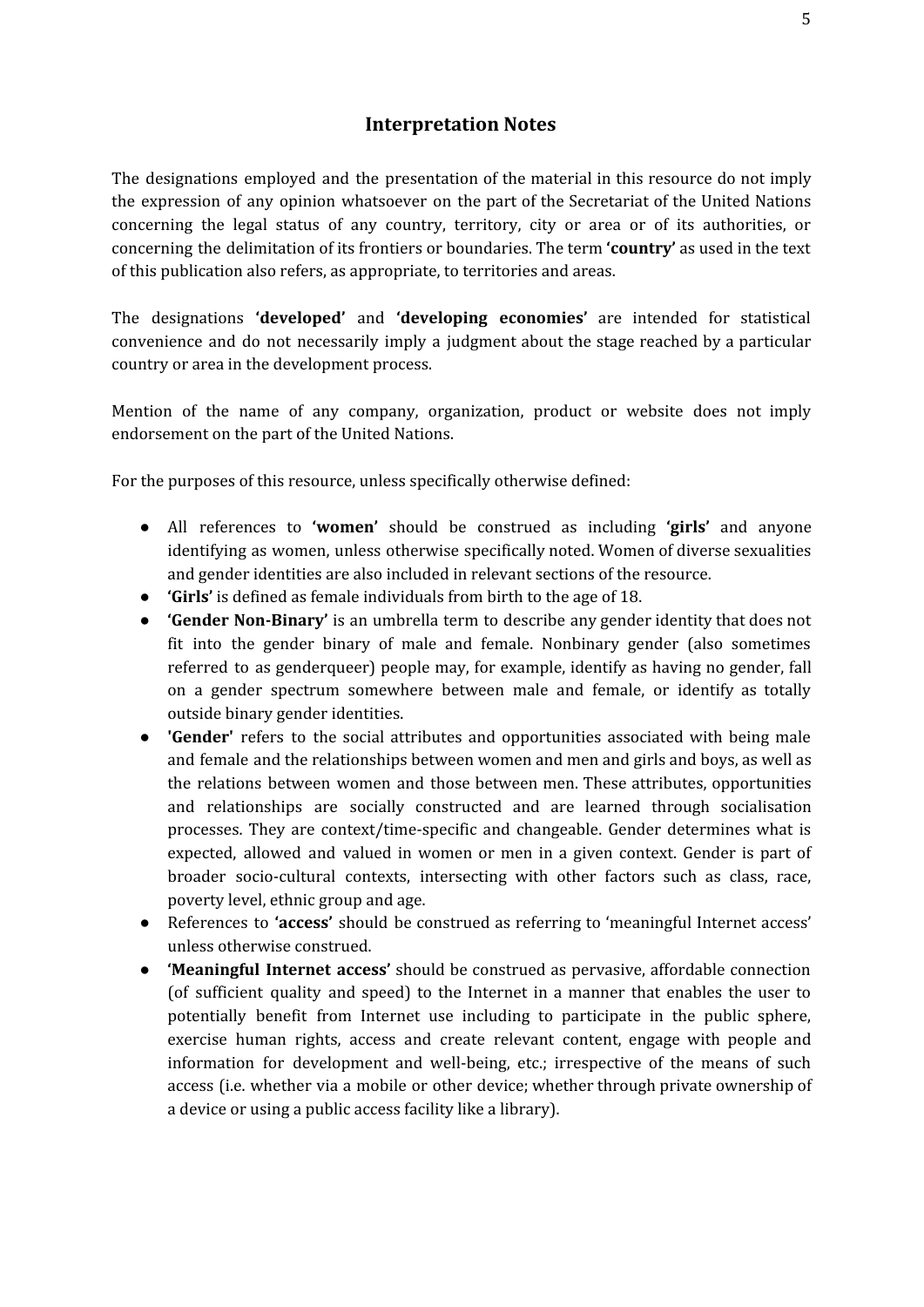- **'Underserved**' populations refers to communities in which the telecommunication market permanently fails to provide the information and communications services demanded by the population. 1
- '**Mainstream Models of Connectivity'** denote those networks sharing these characteristics<sup>2</sup>:
	- $\circ$  Regarding scale, they are usually large networks spanning entire regions.
	- Top-down control of the network and centralized approach.
	- They require a substantial investment in infrastructure.
	- $\circ$  Users in mainstream networks do not participate in the network design, deployment, operation, governance, and maintenance.
	- Ownership of the network is never vested in the users themselves.
- The term **'Supplementary Models of Connectivity'** proposed in this document refers to the networks that do not share the characteristics of "mainstream models of connectivity". Therefore, they may share some of the following characteristics as proposed in existing literature<sup>3</sup>, however it should be noted that not all of these are applicable to all models:
	- Relatively small scale (i.e., not spanning entire regions).
	- Administration *may* not follow a centralized approach.
	- They *may* require a reduced investment in infrastructure, which *may* be shared by the users and commercial and non-commercial entities.
	- Users *may* participate in the network design, deployment, operation, and maintenance.
	- Ownership of the network is often vested in the users.
	- Newer and upcoming models

<sup>1</sup> J. Saldana, A. Arcia-Moret, B. Braem, E. Pietrosemoli, A. Sathiaseelan, M. Zennaro, Contributors: L. Navarro, C. Rey-Moreno, I. Komnios, S. Song, D. Lloyd Johnson, J. Simo-Reigadas. RFC 7962 "Alternative Network Deployments. Taxonomy, characterization, technologies and architectures," Working Group Document in the IRTF GAIA (Global Access to the Internet for All) group. Aug. 2016. Available at: <https://www.rfc-editor.org/info/rfc7962> [Accessed on 20 October 2018]

 $<sup>2</sup>$  Ibid.</sup>

<sup>3</sup> Ibid.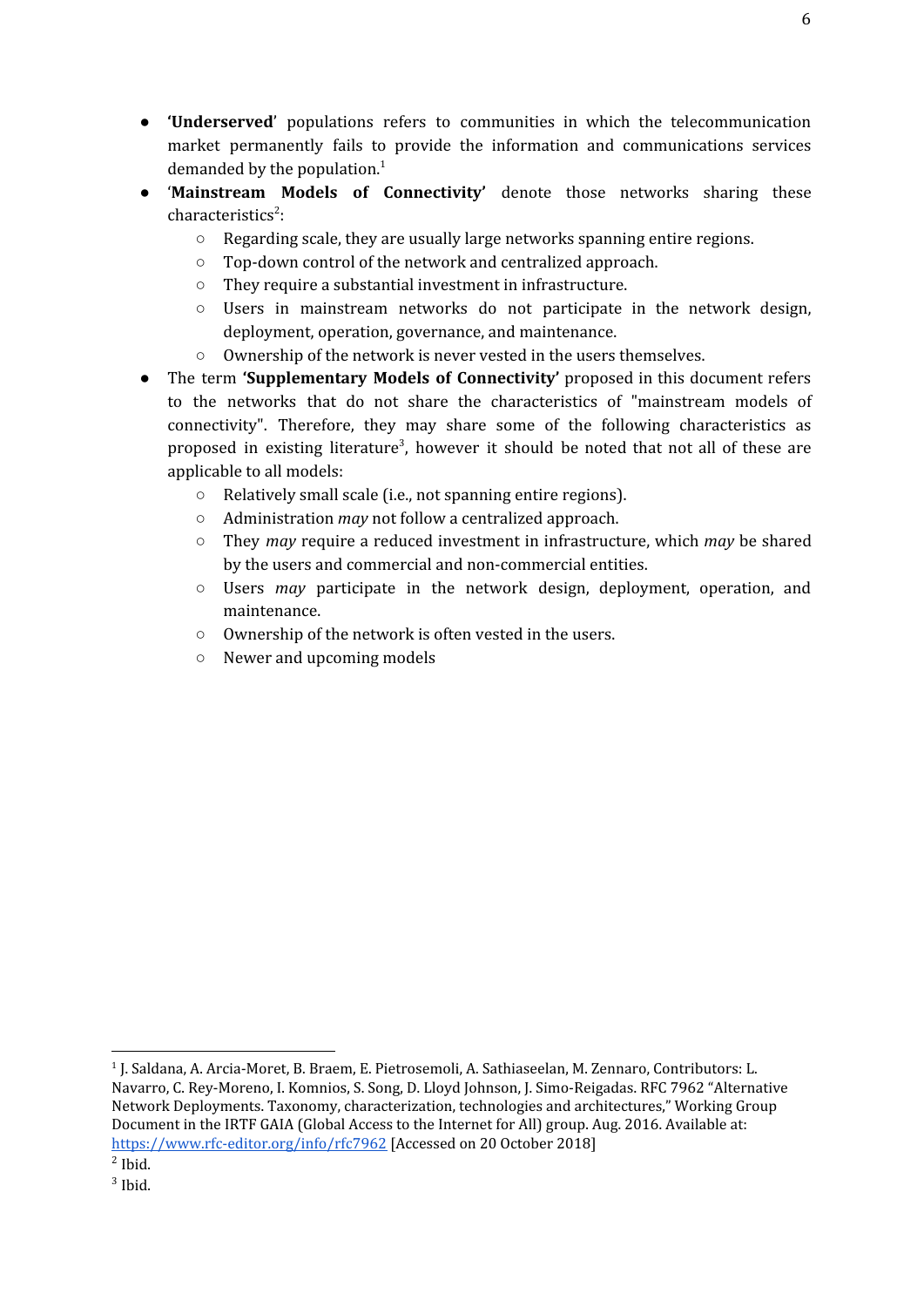## **Acronyms and Abbreviations**

<span id="page-6-0"></span>

| A4AI        | Alliance for Affordable Internet                     |
|-------------|------------------------------------------------------|
| <b>APC</b>  | <b>Association for Progressive Communications</b>    |
| <b>BPF</b>  | <b>Best Practice Forum</b>                           |
| <b>CENB</b> | Connecting and Enabling the Next Billions            |
| <b>CSTD</b> | Commission on Science and Technology for Development |
| CN          | <b>Community Network</b>                             |
| <b>DC</b>   | <b>Dynamic Coalition</b>                             |
| <b>IGF</b>  | <b>Internet Governance Forum</b>                     |
| <b>ICT</b>  | <b>Information and Communication Technologies</b>    |
| <b>ISOC</b> | <b>Internet Society</b>                              |
| <b>ITU</b>  | International Telecommunication Union (UN)           |
| <b>MAG</b>  | Multistakeholder Advisory Group                      |
| <b>NRI</b>  | National and Regional IGF                            |
| <b>SDG</b>  | Sustainable Development Goal                         |
| <b>UN</b>   | <b>United Nations</b>                                |
| <b>TVWS</b> | TV White Spaces                                      |
| <b>WSIS</b> | World Summit on the Information Society              |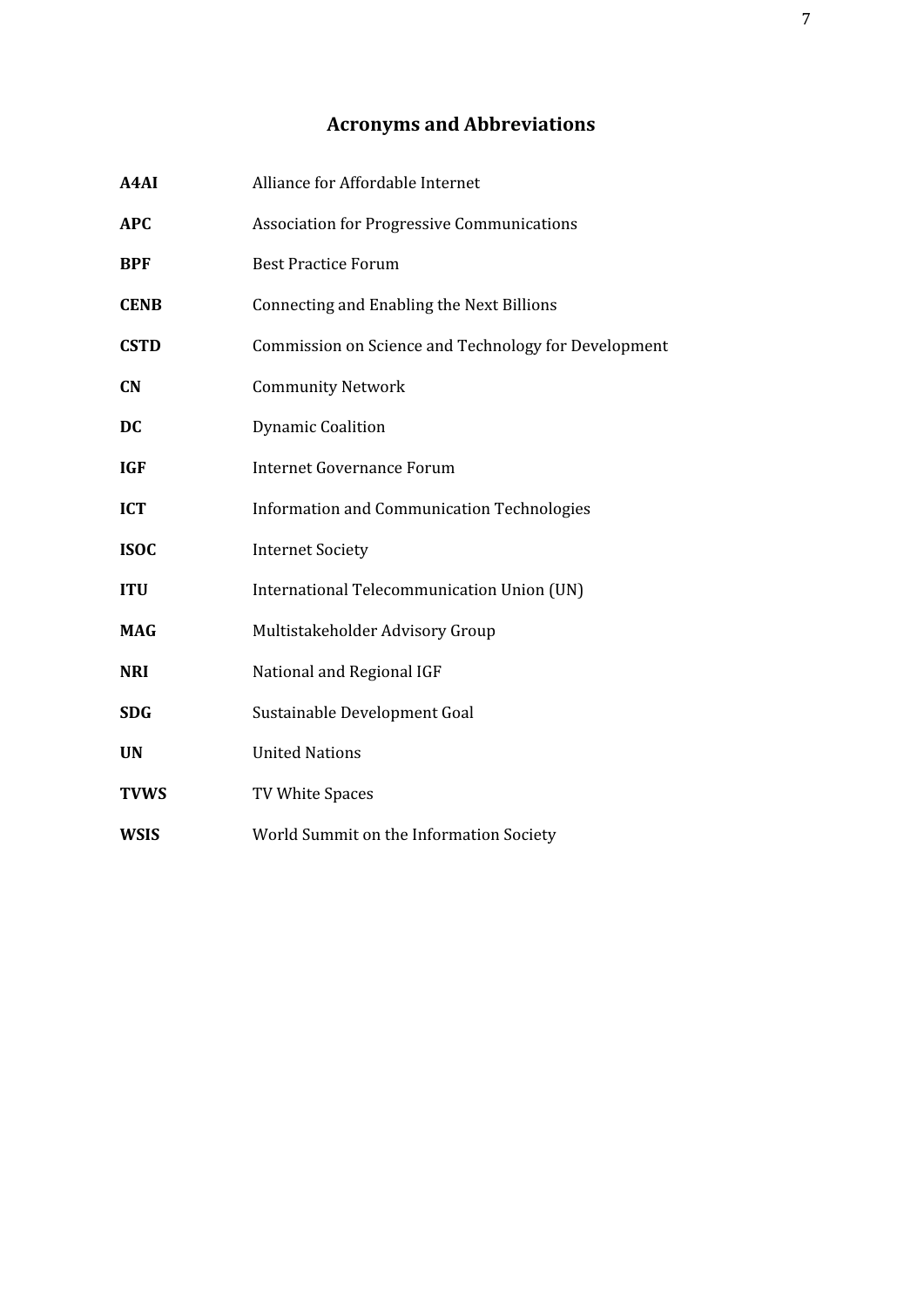## **Part A: Findings**

## <span id="page-7-1"></span><span id="page-7-0"></span>**1. Supplementary Models of Connectivity for Women and Gender Non-Binary Persons**

#### <span id="page-7-2"></span>**1.1 Barriers to Internet Access for Women and Gender Non-Binary Persons**

The BPF on Gender and Access 2016 had established in great detail that there is global recognition of the need to address gender digital divides, as highlighted by multiple stakeholders including United Nations' 2030 Agenda for Sustainable Development, Alliance for Affordable Internet (A4AI), APC, GSMA, World Bank, and private sector stakeholders like Intel, Microsoft, and Google<sup>4</sup>. Since then, research has shown that worldwide, women are less likely to have access to the transformative power of the Internet. The latest estimates from ITU suggests that women globally are 12% less likely than men to use the internet and also highlights that this gap is most pronounced in Least Developed Countries (LDCs), where women are 33% less likely to use the internet<sup>5</sup>. A 2018 study by the GSMA<sup>6</sup> found that women who live in low- and middle-income countries are on average 10% less likely to own a mobile than men – which translates into 184 million fewer women than men owning mobile phones – and 26% less likely to use mobile internet. Like that for the internet, this gender gap is also wider in some parts of the world. GSMA data suggests that women who live in South Asia are 26% less likely to own a mobile than men, and 70% less likely to use mobile Internet.

The report also underscored the need to move beyond 'access' to 'meaningful access'. It stressed that 'meaningful Internet access' should be construed as pervasive, affordable connection (of sufficient quality and speed) to the Internet in a manner that enables the user to potentially benefit from Internet use including to participate in the public sphere, exercise human rights, access and create relevant content, engage with people and information for development and well-being, etc.; irrespective of the means of such access (i.e. whether via a mobile or other device; whether through private ownership of a device or using a public access facility like a library).

Some pioneers such as Revi Sterling<sup>7</sup> have noted a tendency among technologists to dismiss the contextual complexities in which technologies are deployed and to "view the poor as a virtuous monolith who will all share in development projects and outcomes and who all want empowerment for each other." Cognizant of this reality, in 2017, the BPF on Gender and Access  $2017<sup>8</sup>$  noted that some barriers are experienced more keenly by some women in certain

<sup>4</sup> IGF (2016) Overcoming Barriers to Enable Women's Meaningful Internet Access. Available at: [https://www.intgovforum.org/multilingual/filedepot\\_download/5004/1318](https://www.intgovforum.org/multilingual/filedepot_download/5004/1318). [Accessed 20 October 2018].

<sup>5</sup> <https://www.itu.int/en/Pages/default.aspx> This report does not refer to gender non-binary persons. <sup>6</sup> [https://docs.wixstatic.com/ugd/04bfff\\_6ff1b0c772f64f33a3c7ebba3b270f2c.pdf](https://docs.wixstatic.com/ugd/04bfff_6ff1b0c772f64f33a3c7ebba3b270f2c.pdf)

<sup>7</sup> Edwards, S. (2017). *Cultural barriers need to be challenged to close the gender digital divide*. Available at: [https://www.devex.com/news/cultural-barriers-need-to-be-challenged-to-close-the-gender-digital-divid](https://www.devex.com/news/cultural-barriers-need-to-be-challenged-to-close-the-gender-digital-divide-90213) [e-90213](https://www.devex.com/news/cultural-barriers-need-to-be-challenged-to-close-the-gender-digital-divide-90213) [Accessed 20 October 2018].

<sup>8</sup> IGF (2017) *Unique challenges for unique women: An exploration of the unique needs and challenges women from diverse communities face in gaining meaningful Internet access*. Available at: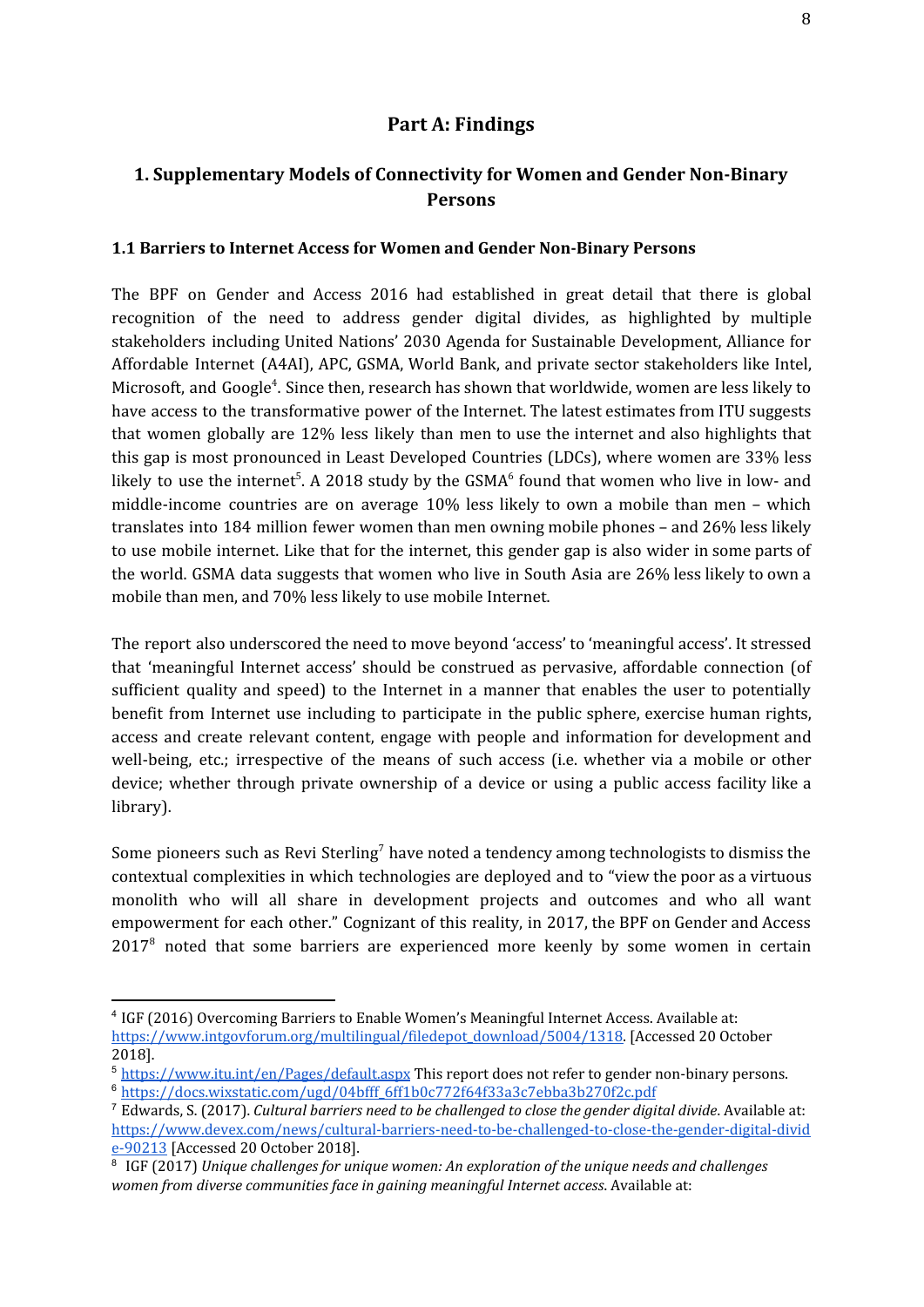communities than in others. The BPF Gender's work in 2017 therefore focused on identifying the needs and challenges of various women's groups, including refugee women, indigenous women, young women, women with disabilities, rural women and lesbian, gay, bisexual, transgender and intersex (LGBTI) women with respect to Internet access.

Taking this a step further, in 2018, the BPF on Gender and Access focuses not just on different demographics of women and gender non-binary persons, but also on supplementary ways of providing (last-mile) connectivity to these communities. Two types of supplementary models of connectivity are primarily explored in this report - Community Networks (section 2), TV white spaces (section 3), along with other models such as Public Wi-Fi and Zero Rating (section 4).

## <span id="page-8-0"></span>**1.2 Relevance of Supplementary Models of Connectivity to Internet Access for Women and Gender Non-Binary Persons**

The BPF Gender and Access 2016 report analyzed the most pertinent barriers commonly faced by women in gaining such meaningful Internet access. This report looks at how supplementary models of connectivity can help make progress on these challenges. The key findings are summarised here, but sections 2, 3, and 4 all provide detail and case studies that help support the conclusions. Some of the barriers include availability; affordability ; culture and norms; lack of capacity and skills; and women's participation in decision-making roles pertaining to the Internet and/or in the technology sector.

## <span id="page-8-1"></span>**1.2.1 Availability**

The BPF Gender and Access 2016 report analyzed that availability of Internet access is a barrier for women who have no broadband access and when public internet centres are in spaces that women don't usually have access to.

Some supplementary models of connectivity help address this concern by providing greater ownership to users. Usually owned by the community and governed according to democratic principles, in terms of institutional models, community networks may be operationalized wholly or partly through local stakeholders and individuals, local nongovernmental organizations (NGOs), private sector entities, and/or public administrative or governmental bodies<sup>9</sup>.

An example of such an initiative is the Wireless Women for Entrepreneurship & Empowerment (W2E2) is programme by the Digital Empowerment Foundation (DEF) to create women driven ICT micro social enterprise and entrepreneurs supported by wireless internet in socially backward locations or districts of India and contribute to an enabling internet environment and internet for gender inclusion and women empowerment.

[https://www.intgovforum.org/multilingual/filedepot\\_download/5004/1319](https://www.intgovforum.org/multilingual/filedepot_download/5004/1319) [Accessed 20 October 2018]. 9

[https://www.internetsociety.org/wp-content/uploads/2017/10/W4C-Policy-Paper\\_Dec2017.p](https://www.internetsociety.org/wp-content/uploads/2017/10/W4C-Policy-Paper_Dec2017.pdf) [df](https://www.internetsociety.org/wp-content/uploads/2017/10/W4C-Policy-Paper_Dec2017.pdf) [Accessed 31 October 2018].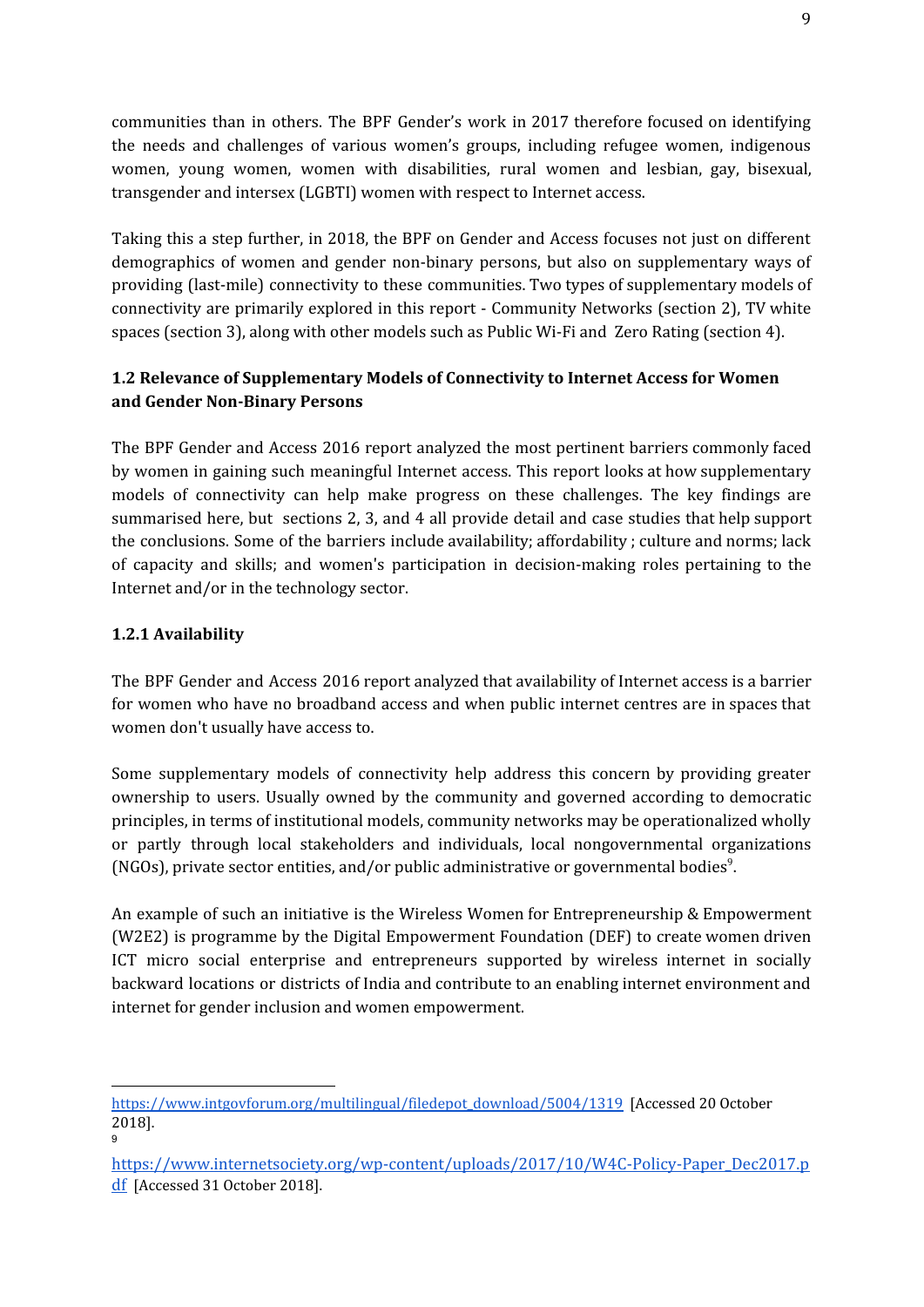#### <span id="page-9-0"></span>**1.2.2 Affordability**

The BPF Gender and Access 2016 report analyzed that affordability relates to not only the cost of devices and data, but also whether or not someone has disposable income and financial resources to spend getting connected. Many supplementary models of connectivity help address this concern by offering low-cost and free alternative methods to connecting to the Internet.

For example, community networks are usually operated on a cost-recovery basis and provide public documentation on all technical and non-technical aspects. They are often based on collective digital participation – as crowdsourced networks, they may be structured to be open, free, and neutral $^{10}$ .

Zero-rating also allows mobile subscribers to access certain online content "for free" by subsidising consumers and letting them download and upload certain online content without incurring data usage charges or having their usage counted against data usage limits $^{\rm 11}.$ 

## <span id="page-9-1"></span>**1.2.3 Culture and norms**

The BPF Gender and Access 2016 report cites culture and norms, which are often underlying or 'hidden' in communities, as one of the most significant barriers that affects women in gaining access to and benefiting from connectivity. This can be seen in the million of cases where women are prohibited to access the Internet for fear that they will bring shame on themselves and their families by engaging in conversations and behaviors that are antithetical to being a "good" woman in their culture. Boys are prioritised for technology use at home and women and gender non-binary persons face online gender-based violence<sup>12</sup> and have restrictions to their movement $^{\rm 13}$ .

Revi Sterling, deputy chief of NetHope noted that "the real reason we can't get [the] last several hundreds of millions of women online<sup>14</sup>  $-$  it comes down to fact there are people in their community who don't want them online… The issue is not the phone, it is the power around what the phone allows you to do."

This barrier is not as easily resolved because of the relative difficulty of addressing cultural and social norms compared to other access barriers such as infrastructure, policy and cost. Development practitioners are often reluctant to tackle them because they are complex and expensive to study in a meaningful way due to the huge variances between states, let alone

<sup>&</sup>lt;sup>10</sup> [https://www.internetsociety.org/wp-content/uploads/2017/10/W4C-Policy-Paper\\_Dec2017.pdf](https://www.internetsociety.org/wp-content/uploads/2017/10/W4C-Policy-Paper_Dec2017.pdf) [Accessed 31 October 2018]. 11

[https://www.researchictafrica.net/publications/Other\\_publications/2016\\_RIA\\_Zero-Rating\\_Policy\\_Paper](https://www.researchictafrica.net/publications/Other_publications/2016_RIA_Zero-Rating_Policy_Paper_-_Much_ado_about_nothing.pdf) - Much ado about nothing.pdf [Accessed 31 October 2018].

<sup>&</sup>lt;sup>12</sup> IGF (2015). BPF Online Abuse and Gender-Based Violence Final report. Available at: [http://www.intgovforum.org/cms/documents/best-practice-forums/623-bpf-online-abuse-and-gbv](http://www.intgovforum.org/cms/documents/best-practice-forums/623-bpf-online-abuse-and-gbv-)[against-women/file](http://www.intgovforum.org/cms/documents/best-practice-forums/623-bpf-online-abuse-and-gbv-)

<sup>&</sup>lt;sup>13</sup> [https://papers.ssrn.com/sol3/papers.cfm?abstract\\_id=3142049](https://papers.ssrn.com/sol3/papers.cfm?abstract_id=3142049) [Accessed 31 October 2018]. 14

[https://www.devex.com/news/cultural-barriers-need-to-be-challenged-to-close-the-gender-digital-divid](https://www.devex.com/news/cultural-barriers-need-to-be-challenged-to-close-the-gender-digital-divide-90213) [e-90213](https://www.devex.com/news/cultural-barriers-need-to-be-challenged-to-close-the-gender-digital-divide-90213) [Accessed 31 October 2018].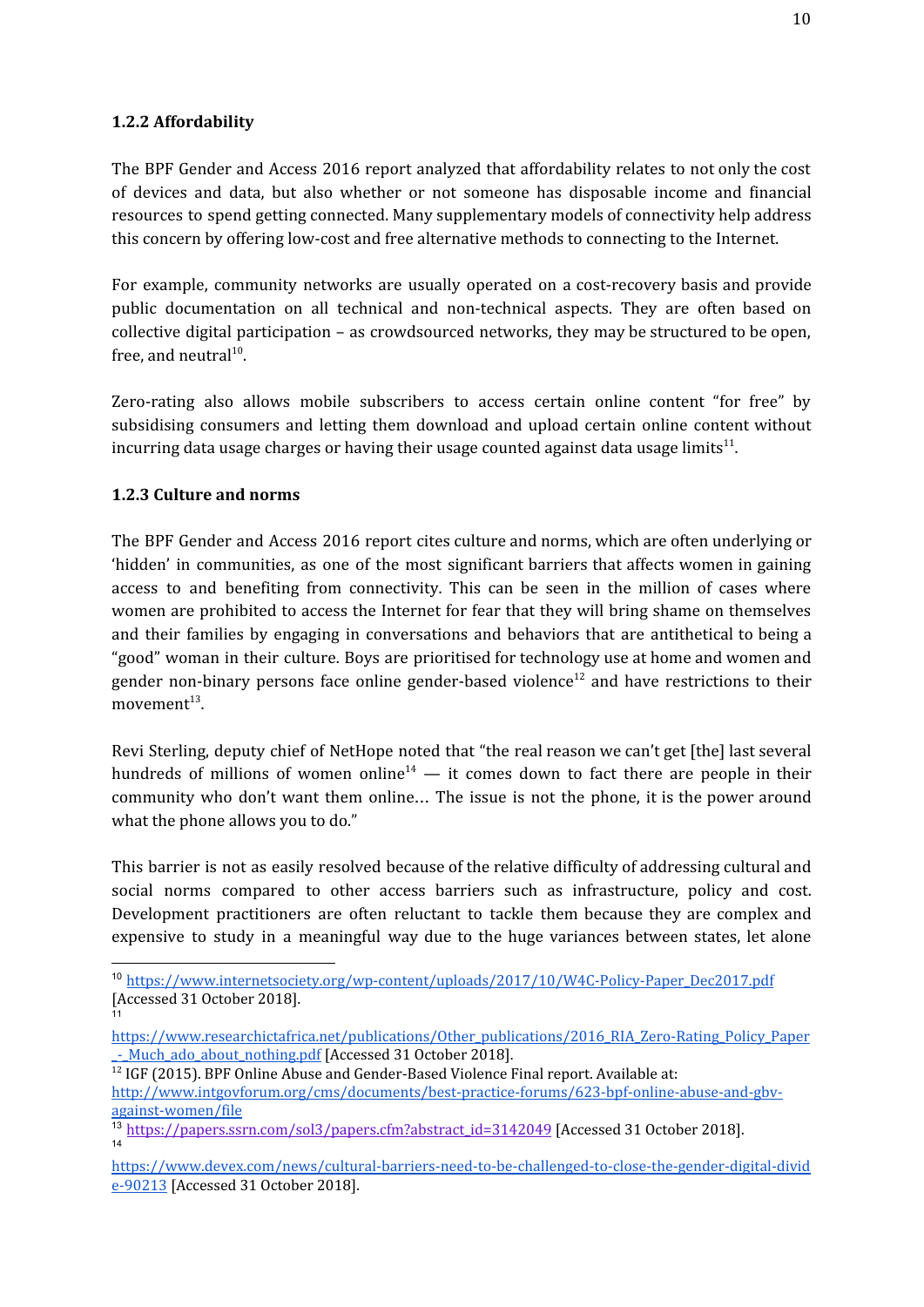countries<sup>15</sup>. As a result, it can be difficult to make the case to donors. However, such studies are necessary, though one of the findings of this report is that there are few studies done around this with a specific gender focus, which also makes this report's findings crucial.

## <span id="page-10-0"></span>**1.2.4 Availability of relevant content**

The BPF Gender and Access 2016 report identified the lack of availability of relevant content as a barrier for women to access the Internet. This included literacy gap in reading, lacking in skills and confidence to access the internet or explore technology, etc.

Supplementary models of connectivity have the potential to make some progress regarding this barrier. For example, Zero Rating provides local content to users. A study of Free Basics in South Africa noted that the platform offered not only globally known applications such as Wikipedia and Facebook, but also provided offerings tailored to local communities such as OLX and demographically targeted content such as Girl Effect which provides relevant content to young women about health, fitness, and well being<sup>16</sup>.

Another study describes the role of Free Basics in local content and service development and found that entrepreneurs and developers in emerging countries use the platform to adapt their services for first time Internet users and how they onboard those new users to their flagship websites $^{17}$ .

While acknowledging the diversity among various models, one of the defining characteristics of most community networks is the promotion of the development and circulation of local content in local languages, thus stimulating community interactions community development, and allowing customization to a community's need $^{18}$ .

## <span id="page-10-1"></span>**1.2.5 Women's participation in decision-making roles pertaining to the Internet**

The BPF Gender and Access 2016 report identified barriers to women's participation in decision-making roles pertaining to the Internet and/or in the technology sector as relevant to the restrictions on their Internet access.

While supplementary models of connectivity do make access to information easier, that does not necessarily have to always translate into decision-making power. However, in some cases, it is noticed that such potential does exist.

<sup>15</sup>

[https://www.devex.com/news/cultural-barriers-need-to-be-challenged-to-close-the-gender-digital-divid](https://www.devex.com/news/cultural-barriers-need-to-be-challenged-to-close-the-gender-digital-divide-90213) [e-90213](https://www.devex.com/news/cultural-barriers-need-to-be-challenged-to-close-the-gender-digital-divide-90213) [Accessed 31 October 2018].

<sup>16</sup> <https://hci.princeton.edu/wp-content/uploads/sites/459/2018/01/ZeroRatedCHI-25.pdf> [Accessed 31 October 2018]. 17

https://www.researchgate.net/publication/315307337 Free Basics Research Paper Zero Rating Free Data and Use Cases in mhealth Local Content and Service Development and ICT4D Policymaking [Accessed 31 October 2018].

<sup>&</sup>lt;sup>18</sup> <https://www.comconnectivity.org/article/dc3-working-definitions-and-principles/> [Accessed 31 October 2018].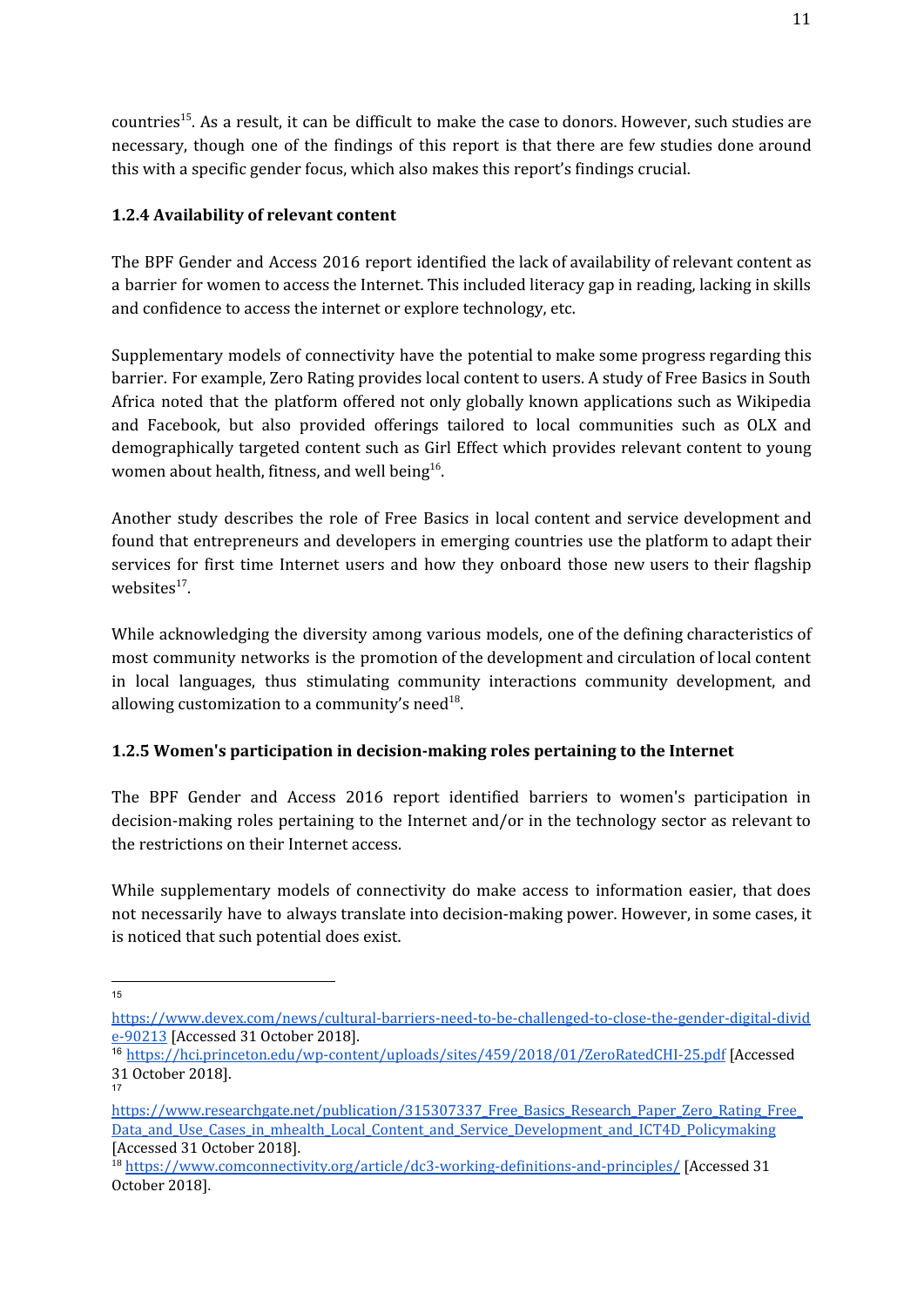As an example, AFCHIX<sup>19</sup> (a Community Network funded by WomenConnect) creates entrepreneurial opportunities for rural women in Senegal, Morocco, Kenya, and Namibia to run local internet service providers and work as network engineers. This initiative contributes to improving connectivity and building the capacity of communities to establish and maintain telecommunications infrastructure. The entrepreneurial and empowerment program helps women establish their own companies, provides important community services, and positions these individuals as role models.

## <span id="page-11-0"></span>**1.3 Why do we need a gender focus for supplementary models of connectivity?**

Technology does not have a neutral impact and can reproduce social, economic and cultural inequalities in the context it is deployed in. This is also reflected in the supplementary models of connectivity explored in this report.

Thus, to have any meaningful impact on the ability of women and gender non-conforming persons to benefit from the Internet, initiatives must take into account the disparate needs and demands of different genders and implement approaches that are not gender-blind in their vision. This is why gender analysis must be an integral part of planning efforts, rather then an "add-on" task.

However, one of the key findings of this report is that there is a lack of a gender focus in initiatives that support and develop supplementary models of connectivity. This means that the unique challenges that women and gender non-conforming persons face (as highlighted in previous BPF reports with regards to women) are not solved for in these models.

Merely having a gender focus is also not enough as gender always overlaps with sex, race, class, caste, religion, and ability. Thus, an intersectional approach is required. For example, scholars such as Nic Bidwell have been pointing out that the 'field' of Community Networks is constructed by mostly white men and that its framing originates in the global north<sup>20</sup>. Thus, even with an explicit agenda to improve opportunities for Community Networks in the global south or for specific communities of women and gender non-conforming persons, "this advocacy and movement building is situated in the white men dominated discourse of telecommunications technology, policy and lobbies around regulation<sup>21</sup>." This has an impact on the knowledge that is produced in studying social and gender impact of such technologies as it assumes that gender, sex, caste, class, religion and other relations in the global south exist in the same form as those in the global north.

The challenge extends to other supplementary models of connectivity such as Public Wi-Fi. If a gender-blind approach is implemented, then it is assumed that merely having Public Wi-Fi access points can enable women and gender non-conforming persons to access the Internet.

20

<sup>19</sup> <https://www.usaid.gov/wcc> [Accessed 31 October 2018]

[https://www.genderit.org/feminist-talk/gender-and-community-networks-researching-social-and-gend](https://www.genderit.org/feminist-talk/gender-and-community-networks-researching-social-and-gender-impact) [er-impact](https://www.genderit.org/feminist-talk/gender-and-community-networks-researching-social-and-gender-impact)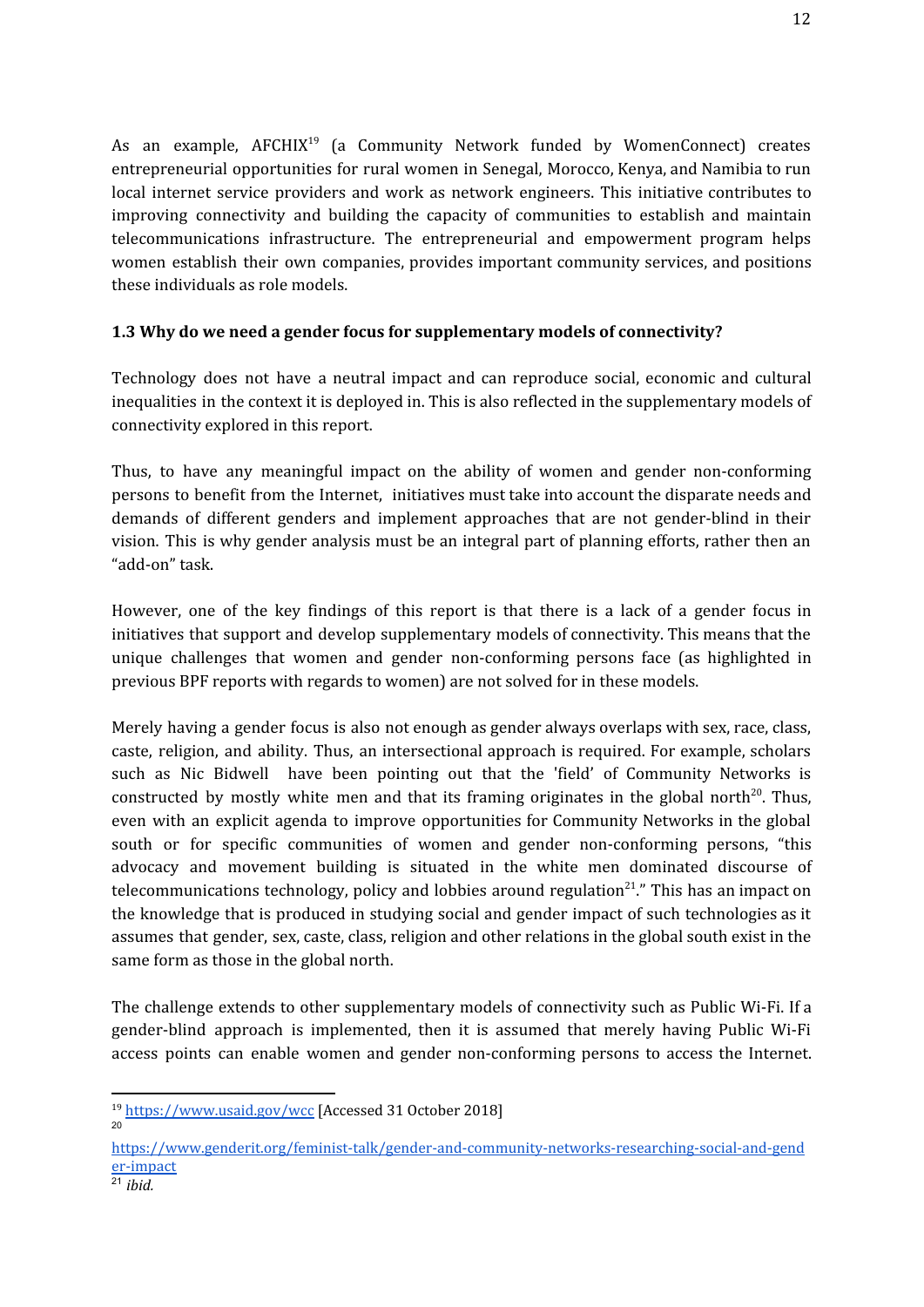However, as BPF 2016 pointed out, many public spaces are inaccessible to women (and also gender non-conforming persons) due to cultural restrictions on their movements. Thus, a gender-focused approach in such a context would involve ensuring that Public Wi-Fi access points are placed such that they can be used meaningfully by women and gender non-conforming persons.

For example, in rural Uganda, telecentres that have been established to promote rural access to information and foster development are not getting the results they had hoped for. An evaluation of telecentres by the Acacia programme in South Africa revealed that women consistently make up less than one-third of telecentre users, even when female staff and materials that target women are made available<sup>22</sup>. This underscores the need for a gender analysis of existing models of connectivity.

Moreover, the goal of models of telecenters and Public Wi-Fi is not simply to provide access to information and communication technologies (ICT), but also to inform, train, and provide economic opportunities to the communities they serve<sup>23</sup>. From a gender perspective, telecenters should provide services considering the specific context of women's lives and environment. This way, telecenters can benefit women, gender non-conforming persons, their communities and contribute to their lives in numerous ways.

Similarly, one of the claims of Zero Rating models is that it can bring the unconnected online through an expansion of informational capabilities. The Women's Rights Online survey casts the spotlight on the flaws of this core argument<sup>24</sup>. Their survey data indicates that in and of itself, being online and on social networks, or even following web links from social networks, does not directly bring informational agency. Specific to the Internet.org/Free Basics service of Facebook, the survey notes that only 17 percent of the women in the study seek information online, although nearly all of those in the study use Facebook. This percentage reveals barriers to poor women's informational capabilities at many levels – primarily, the lack of affordable and meaningful information that will make women eager participants of online life.

All of this implies that a gender-specific analysis is crucial in accruing the benefits of meaningful Internet access for women and gender non-binary persons in the context of supplementary models of connectivity. Section 5 presents recommendations for the implementation of the same.

## **2. Community Networks**

#### <span id="page-12-1"></span><span id="page-12-0"></span>**2.1 What are Community Networks?**

<sup>22</sup> <https://www.apc.org/en/news/telecentres-uganda-do-not-appeal-rural-women>

<sup>&</sup>lt;sup>23</sup> [http://www.bridge.ids.ac.uk/sites/bridge.ids.ac.uk/files/Docs/jorge\\_telecenters.pdf](http://www.bridge.ids.ac.uk/sites/bridge.ids.ac.uk/files/Docs/jorge_telecenters.pdf)

 $24$ 

[http://www.itforchange.net/sites/default/files/Women%27s%20Rights%20Online%20Study%20-%20I](http://www.itforchange.net/sites/default/files/Women%27s%20Rights%20Online%20Study%20-%20India%20Country%20Report.pdf) [ndia%20Country%20Report.pdf](http://www.itforchange.net/sites/default/files/Women%27s%20Rights%20Online%20Study%20-%20India%20Country%20Report.pdf) (p. 11-12)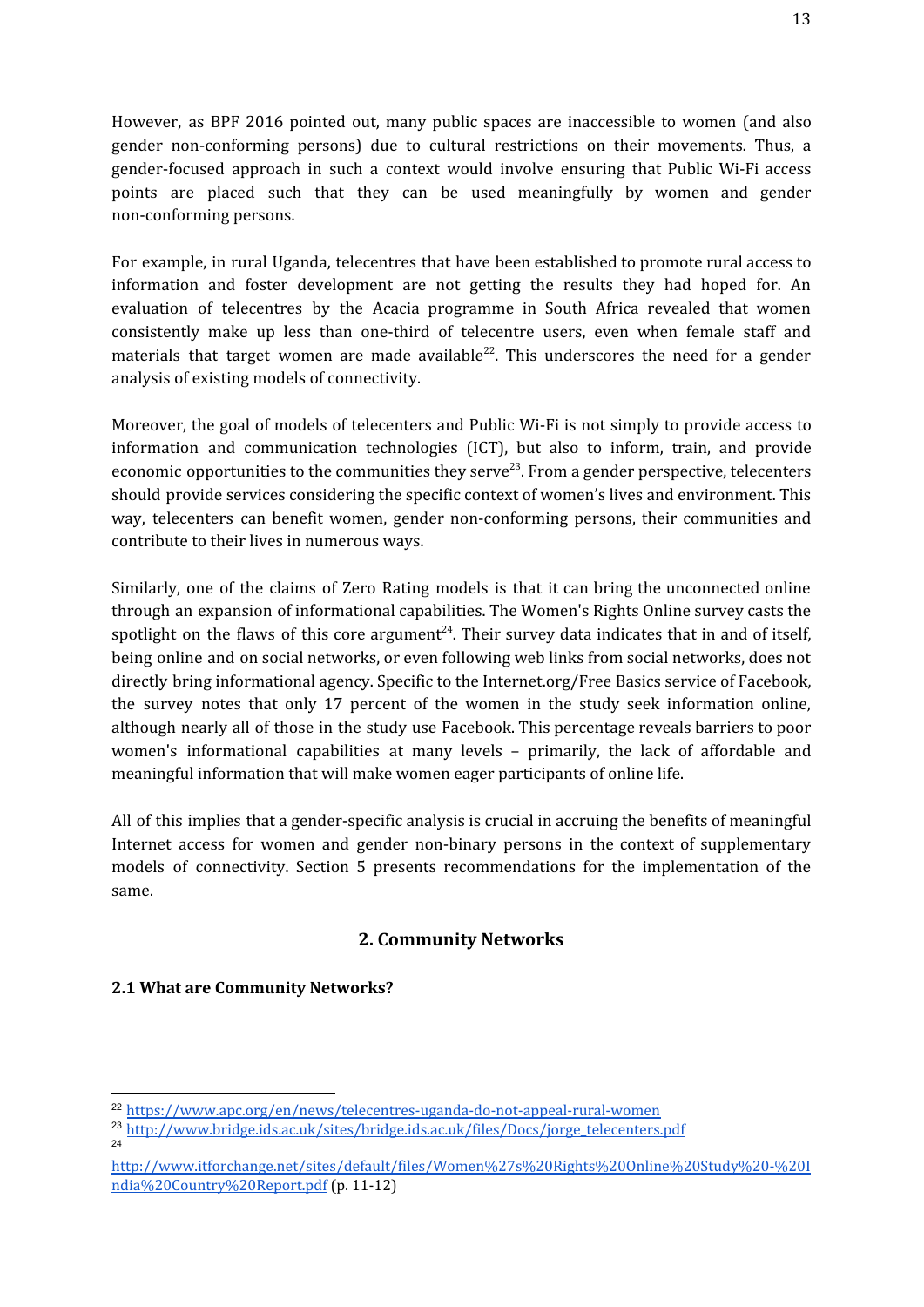Community networks (CNs) have a range of different definitions in academia, technical, government and regulatory spheres $^{25}$ . Baig, Roca, Freitag, & Navarro (2015) defined community networks as "crowdsourced networks," ones that are structured to be free, open, and neutral, built by community members and managed as a common resource. Elkin Koren (2006) defined CNs as distributed architectures in which users implement a physically decentralized network through the decentralization of hardware. The European Commission (EC) uses the phrase "community broadband model," and defines it as "a private initiative by the local residents of the community using a so-called bottom-up approach."

Overall, CNs can be considered as a supplementary approach to the mainstream commercial models f connectivity where instead of selling Internet connectivity to end users, communities effectively come together to establish connectivity amongst themselves, and then could use their collective bargaining power to purchase capacity to the rest of the Internet.

Some defining characteristics of CNs can be identified as<sup>26</sup> -

a) Collective ownership: the network infrastructure is managed as a common resource by the community where it is deployed;

b) Social management: the network infrastructure is technically operated by the community;

c) Open design: the network implementation and management details are public and accessible to everyone;

d) Open participation: anyone is allowed to extend the network, as long as they abide by the principles and design of the network;

e) Promotion of peering and transit: community networks should, whenever possible, be open to settlement-free peering agreements;

f) Promotion of the consideration of security and privacy concerns while designing and operating the network;

g) Promotion of the development and circulation of local content in local languages, thus stimulating community interactions community development.

Like all technology, communication technology does not have a neutral impact and can exacerbate unequal power relations in the community, and so community networks should strive to implement more inclusive and just alternatives<sup>27</sup>.

## <span id="page-13-0"></span>**2.2 Mapping Community Networks Initiatives for Women and Gender Non-Binary Persons and their Impact**

This section maps various Community Network initiatives across the world that have a specific gender focus, and their impact. One of the key findings of this report is that while there exist many CN initiatives, there is a dearth of initiatives that focus on women. Furthermore, for the purpose of this report, there were found to be no CN initiatives that focused on gender non-binary persons. However, acknowledging the power relations that impact the manner in

<sup>&</sup>lt;sup>25</sup> [https://www.internetsociety.org/wp-content/uploads/2017/10/W4C-Policy-Paper\\_Dec2017.pdf](https://www.internetsociety.org/wp-content/uploads/2017/10/W4C-Policy-Paper_Dec2017.pdf) [Accessed 31 October 2018]

<sup>&</sup>lt;sup>26</sup> <https://www.comconnectivity.org/article/dc3-working-definitions-and-principles/> [Accessed 31 October 2018]

<sup>27</sup> *ibid.*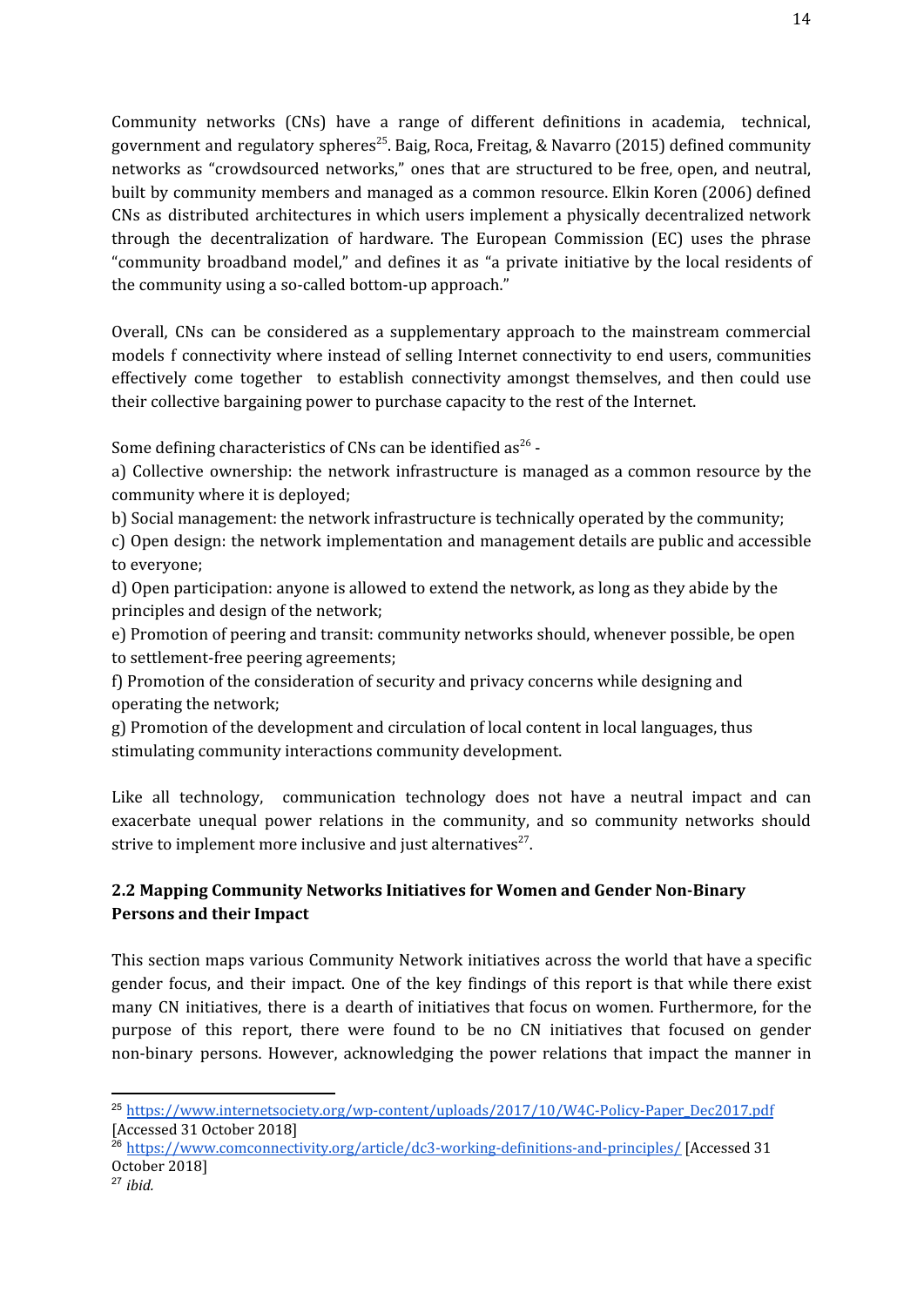which knowledge 'travels', this is treated as a 'living' document, and efforts will be made to update this list with more initiatives as and when they are highlighted.

## **2.2.1. Colnodo: Gender-focused ICT and community wireless network appropriation in a rural Colombian area**

Through to APC's subgranting programme, Colnodo<sup>28</sup> has implemented a community wireless network to provide mobile telephony in the rural areas of the municipality of Buenos Aires in the department of Cauca. The network is implemented through a participatory process involving the identification of context and actors, priorities, impact and decision-making mechanisms. The main objective of this project is to implement strategies of appropriation and social sustainability of the wireless network in which women have an active role and are recognised for their contribution. As part of the project, Colnodo will document the socioeconomic, political and cultural characteristics of Buenos Aires, Cauca in order to identify the opportunities, challenges and needs of the population that can be addressed with the use of ICTs. Based on these results, a training programme has been designed with a special focus on gender, and capacity building will be provided on issues such as implementation of community networks, use of social networks, access to free content, online courses, information security and women's rights in digital spaces. The project aims to foster better communication and knowledge building through videos, podcasts and written stories that can be shared with other community wireless network projects.

#### Impact -

Colnodo has trained 56 people, of whom more than 30 are women. Within the framework of this initiative, they have been strengthening skills in the use of ICTs for entrepreneurs, young people and teachers so that they can make more strategic use of the network, enhance its usage and pass on what they have learned to other people in the community.

#### **2.2.2. Comunidades Inteligentes (Smart Communities) initiative, Honduras**

In 2018, the Lenca decided to take a big step forward and started the "Comunidades Inteligentes", a project led by Red De Desarrollo Sostenible (RDS) in partnership with the Internet Society Honduras Chapter and supported by Beyond the Net Funding Programme<sup>29</sup>. Comunidades Inteligentes aims to establish a Community Network with free Wifi and to connect 300 families with the rest of world.

Before this initiative, the community had established a radio 'La Voz de las Mujeres' ('The Voice of the Women') led by María Santos<sup>30</sup>, a leader of the community, who has said, "we want our rights as women to be recognized and achieve gender equality." The community felt that the Internet was the key to strengthen their messages.

The brand-new network of Azacualpa was made by the community and will be managed by the community.

<sup>28</sup>

<https://www.apc.org/en/project-grants-local-implementation-apc%E2%80%99s-strategic-plan-2018#5> <sup>29</sup> <https://www.internetsociety.org/blog/2018/04/lenca-people-restoring-past-build-future/> 30

[https://www.internetsociety.org/blog/2018/08/las-marias-from-azacualpa-internet-for-raising-women](https://www.internetsociety.org/blog/2018/08/las-marias-from-azacualpa-internet-for-raising-womens-voices/) [s-voices/](https://www.internetsociety.org/blog/2018/08/las-marias-from-azacualpa-internet-for-raising-womens-voices/)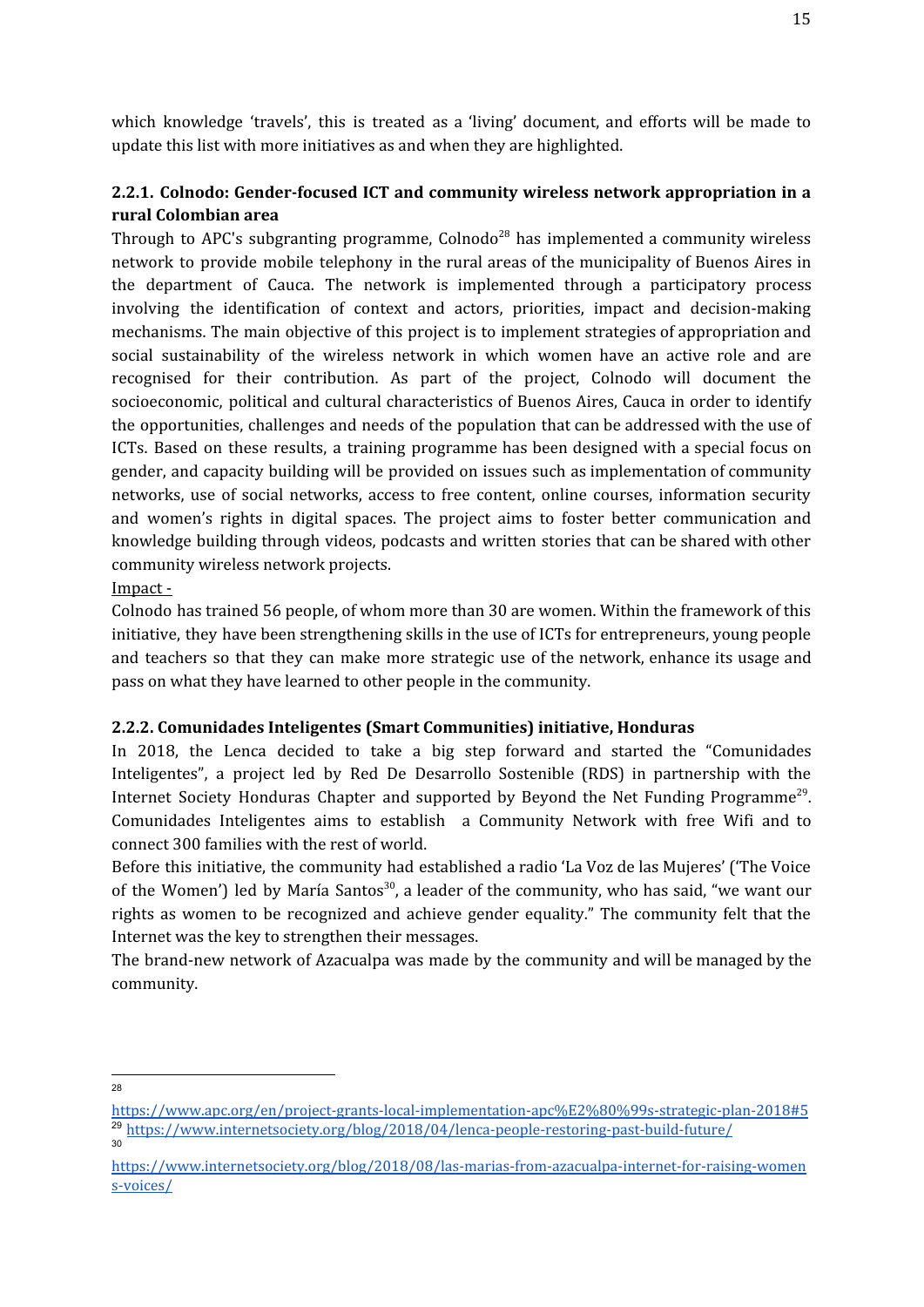*"If we want to empower them, we must also give them the tools to manage the network and to be sustainable in the long term. We do not want them to depend on others to assert their right to communicate and access the Internet."*

*-* Raquel Isaula, director of RDS-HN

#### Impact -

In addition to Internet access, the more than 1200 people who live in Azacualpa now have a telecentre with five computers connected to the network and more than 70 smartphones. Before the initiative was implemented, the community only had two smartphones.

As a part of Red de Desarrollo Sostenible, work was initiated with local women in early 2017 and the first radio station was created in the country to be fully operated by women.

300 families are to be connected to decrease the existing digital gap compared to the nearest city, La Esperanza, by at least 70% within 12 months. Through the establishment of a telecentre and hotspots in different points of the community, the human right to Internet access that was approved by the United Nations in the summer of 2016 was promoted.

The Internet will give the opportunity to create spaces where Indigenous art, language, culture, and traditions can be shared, learned, and distributed. This project will make Lenca people free to digitize their oral culture and identify complementary knowledge from global resources to build a better future.

#### **2.2.3. Vanuatu Inter-Island Telemedicine and Learning (VITAL) Network Project**

Vanuatu Inter-Island Telemedicine and Learning (VITAL) Network Project<sup>31</sup> has harnessed the efforts made by the local communities of Maewo Island, Vanuatu, to provide Internet connectivity to their villages. The Vanuatu Office of the Government Chief Information Officer (OGCIO) and the office of the Telecommunications and Radiocommunications Regulator (TRR) offered free technical assistance and support. Kacific Broadband Satellites provides satellite internet connectivity for the communities in order to facilitate telemedicine and eHealth. The community successfully fundraised and paid for all installation fees as well as carried the equipment to site using the only means of transport available: by foot-path, over a mountain, carrying the equipment on their backs.

SDG 5 aims to "achieve gender equality and empower all women and girls." Through the course of VITAL Network Project, 56 per cent of the patients served were female. In addition, women in Vanuatu do not have financial autonomy. The gendered economic disparity makes it more difficult for women to access financial resources or convince patriarchs to spend money on healthcare, especially as transportation costs for expert care at a nearby urban center can be cost prohibitive. Through the VITAL network, specialists can provide localised care that lowers financial burdens. This helps to close the gap between men and women in their ability to access care.

#### Impact -

Leveraging a multi-stakeholder approach, in less than six months, two villages have engaged with doctors over 1,250 times and have helped 32 patients. This includes six life-threatening cases involving mothers and children, and ten patients who would have been permanently

<sup>31</sup> *1 World Connected*

[https://docs.google.com/document/d/1r2AqPvO28rUcQ1NAxSTzdB\\_O3iFAx3XKM09ktBAvVZ8/edit?usp](https://docs.google.com/document/d/1r2AqPvO28rUcQ1NAxSTzdB_O3iFAx3XKM09ktBAvVZ8/edit?usp=sharing)  $=$ sharing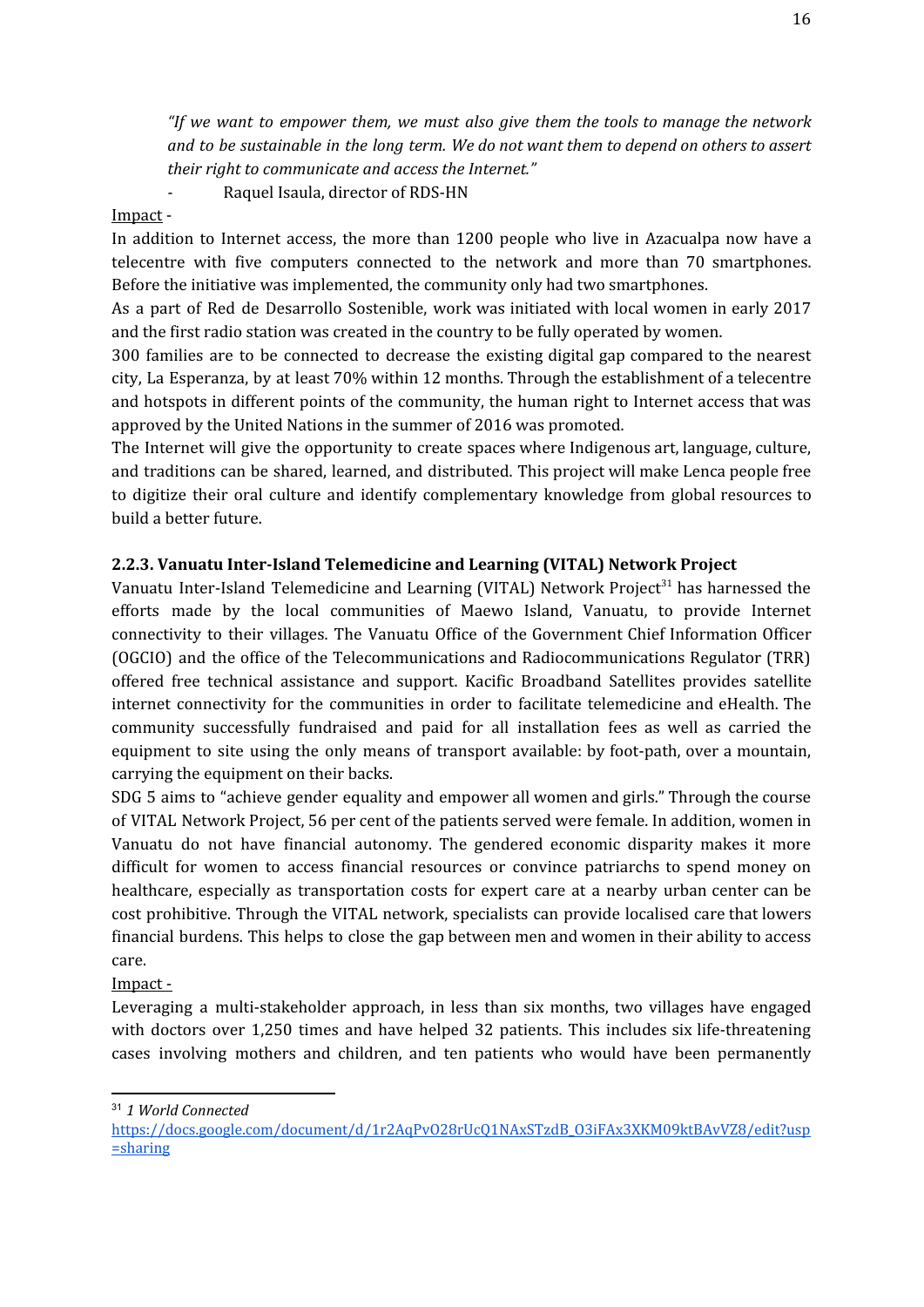disabled without intervention. Each mother and child saved helps attain Sustainable Development Goal (SDG) Targets 3.1 and 3.2. These numbers, when viewed in the context of the project which covered half the island's total population of 3,569 people (VNSO, 2009), are significant wins that the project has achieved in the last six months.

#### **2.2.4. Wireless for Communities (W4C), India**

Wireless for Communities<sup>32</sup> (W4C) is an initiative that aims to connect rural and remote locations of India, where mainstream Internet Service Providers are not willing to provide Internet connectivity, through frugal technology and unlicensed spectrum bands.

In many rural and semi-urban areas – whether remote or not-so-remote – mainstream Internet Service Providers (ISPs) do not provide connectivity as they feel their operations would not be commercially viable. To overcome this problem, DEF in partnership with first Ford Foundation (for pilot project to provide proof of concept) and then global non-profit Internet Society (ISOC) has used free and unlicensed spectrum provided by the government in the 2.4GHz and 5.8GHz bands, and inexpensive Wi-Fi equipment, to connect as many as 38 districts and 18 states. It is now planning to connect more CIRCs located in areas where mainstream or Class A ISPs do not provide any service by using wireless technology based on free, unlicensed spectrum bands. In India, DEF has pioneered the use of free, unlicensed wireless technologies which have emerged as one of the least expensive technologies to bridge the connectivity gap in remote areas. These wireless technologies have created much interest within the international-development community.

Interestingly, DEF has trained people from the local community to operate and maintain all the wireless facilities that it has set up. Over the last four years, as many as 170 barefoot engineers have been trained. Of these, a total of 20 engineers were trained in Nepal and Bangladesh – 10 in each country.

#### Impact<sup>33</sup> -

30,000 households inhabiting information dark rural and semi-urban areas have been provided infrastructure to access the Internet. 146 locations have been provided wireless Internet connectivity. 8 handloom clusters digitally have been enabled through a Wi-Fi-enabled ecosystem. 100 schools have been provided Internet connectivity out of which 17 were connected in the Little Rann of Kutch alone. 50 panchayat and government schools provided were Internet connectivity and 177 Agariya families have been surveyed and mapped to enable them access to government schemes and entitlements.

## **2.2.5. Wireless Women for Entrepreneurship & Empowerment (W2E2 ) programme, India**

Wireless Women for Entrepreneurship & Empowerment<sup>34</sup> (W2E2) programme is to create women driven ICT micro social enterprise and entrepreneurs supported by wireless internet in socially backward locations or districts of India and contribute to an enabling internet environment and internet for gender inclusion and women empowerment.

10 women are selected from across various domains of SHGs, Agriculture, teaching, etc. from Chanderi, Baran, Shivpuri and Tura to empower them for multiplying process under which

<sup>32</sup> <http://www.wforc.in/>

<sup>33</sup> <http://wforc.in/impact/>

<sup>34</sup> <http://circindia.org/w2e2-programme/>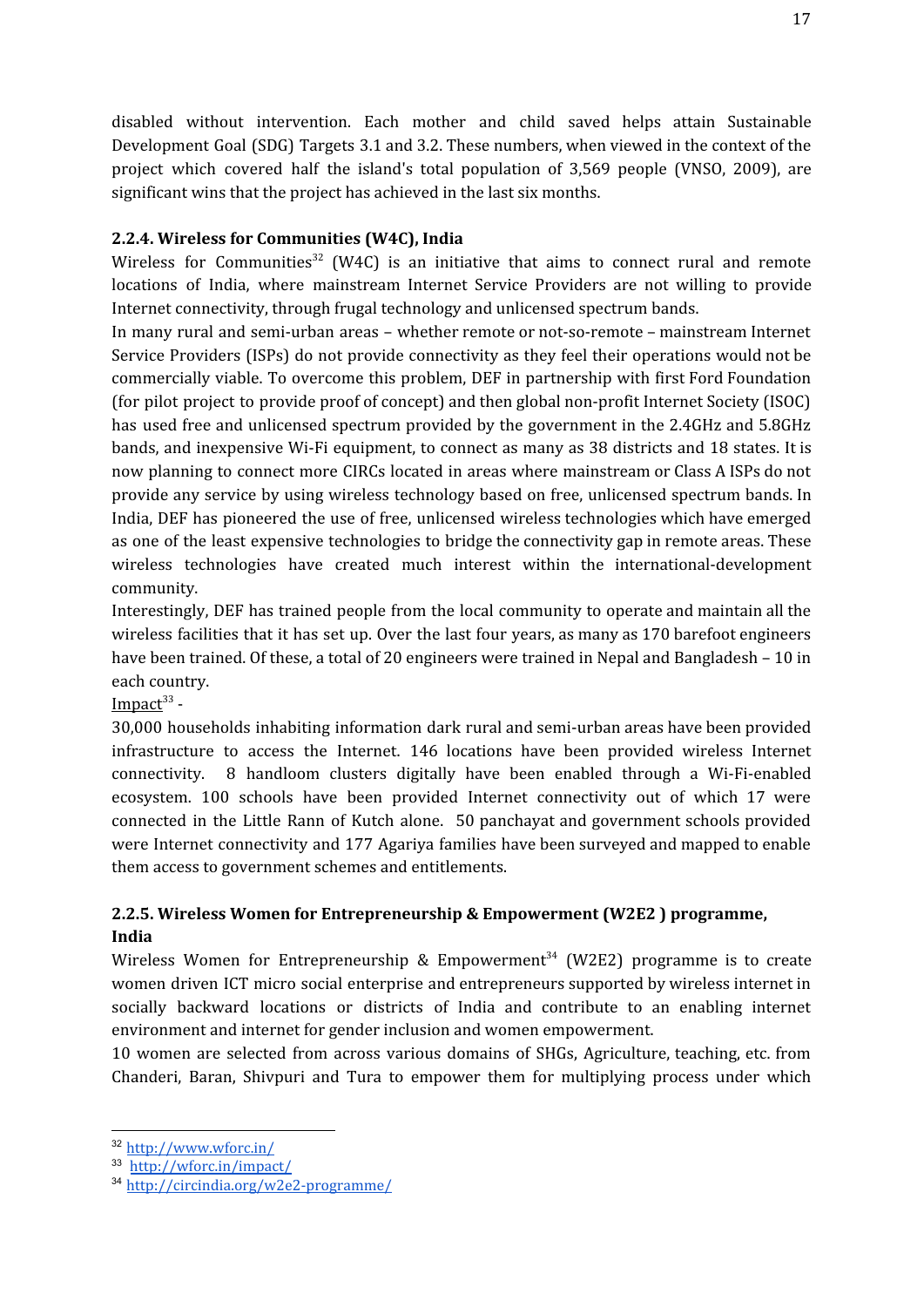selected women are trained and after that these trained women spread knowledge to other women and thus the chain continues and will slowly cover every corner of India one day.

These women possess a basic computer education and hereby their training began with an overview of the computer hardware and some basic information on computers. Post the orientation class, batch has undertook classes on alternate day basis where they have been educated on basic excel with assignments on developing attendance register, stock register, and using graphs and charts to study statics of any data.

At the end Internet reaches to marginalised potentially skilled and capable women who would take advantage of Internet and Web to empower themselves and the communities around. Impact<sup>35</sup> -

Since the project started, 4,00,000+ women have become digitally literate, 700 NGOs have been connected, 25,000 have availed info services, 1,00,000 availed digital services, 1,80,000 women got online, 700 panchayats were made digital, and 3 public libraries were made digital.

#### **2.2.6. Zenzeleni Networks, South Africa**

The aim of Mankosi Community Networks, recently renamed Zenzeleni Networks, is to produce a model for the sustainable implementation of bottom-up village telcos in rural communities<sup>36</sup>. The project is a partnership between University of the Western Cape and Mankosi community, one of the most disadvantaged areas of South Africa. Currently, Zenzeleni Networks is a telecommunications co- operative that enables community members to charge phone batteries for a fee and make voice calls either for free (on-net) or at a fraction of the cost offered by the incumbents (off-net). Charging stations and phones are installed inside the private homes of 10 families selected by the Tribal Authority first and endorsed by the community later, according to social and technical criteria. Phones are connected to a Wi-Fi router, which creates a network with the other routers in Mankosi. Representatives from these households registered and sit on the board of Zenzeleni Networks. They manage the income generated by the co-operative in a monthly meeting where other operational and strategic decisions are made.

Impact - Zenzeleni Networks has benefited the community by reducing costs of communication and charging phones. This positively impacts on local living conditions because money otherwise spent on communication can be used to support other daily expenses. By encouraging the community to create a way to pay for services more cheaply, Zenzeleni Networks has also facilitated incremental income-generating mechanisms that enable a strategy for economic sustainability. Additionally, most of the research project's plans with regards to the institutionalization of the initiative have been accomplished and realized.

#### **2.3 Common Themes**

[To be inserted later]

<sup>35</sup> <http://circindia.org/impact/>

<sup>36</sup> Shewarga-Hussen, T. ,Bidwell, NJ, Rey-Moreno, Tucker, WD (2016) Gender and Participation: Critical Reflection on Zenzeleni Networks. Proceedings of AfriCHI'16 African Conference for Human Computer Interaction. Nairobi, Kenya, Nov. 2016. ACM Press.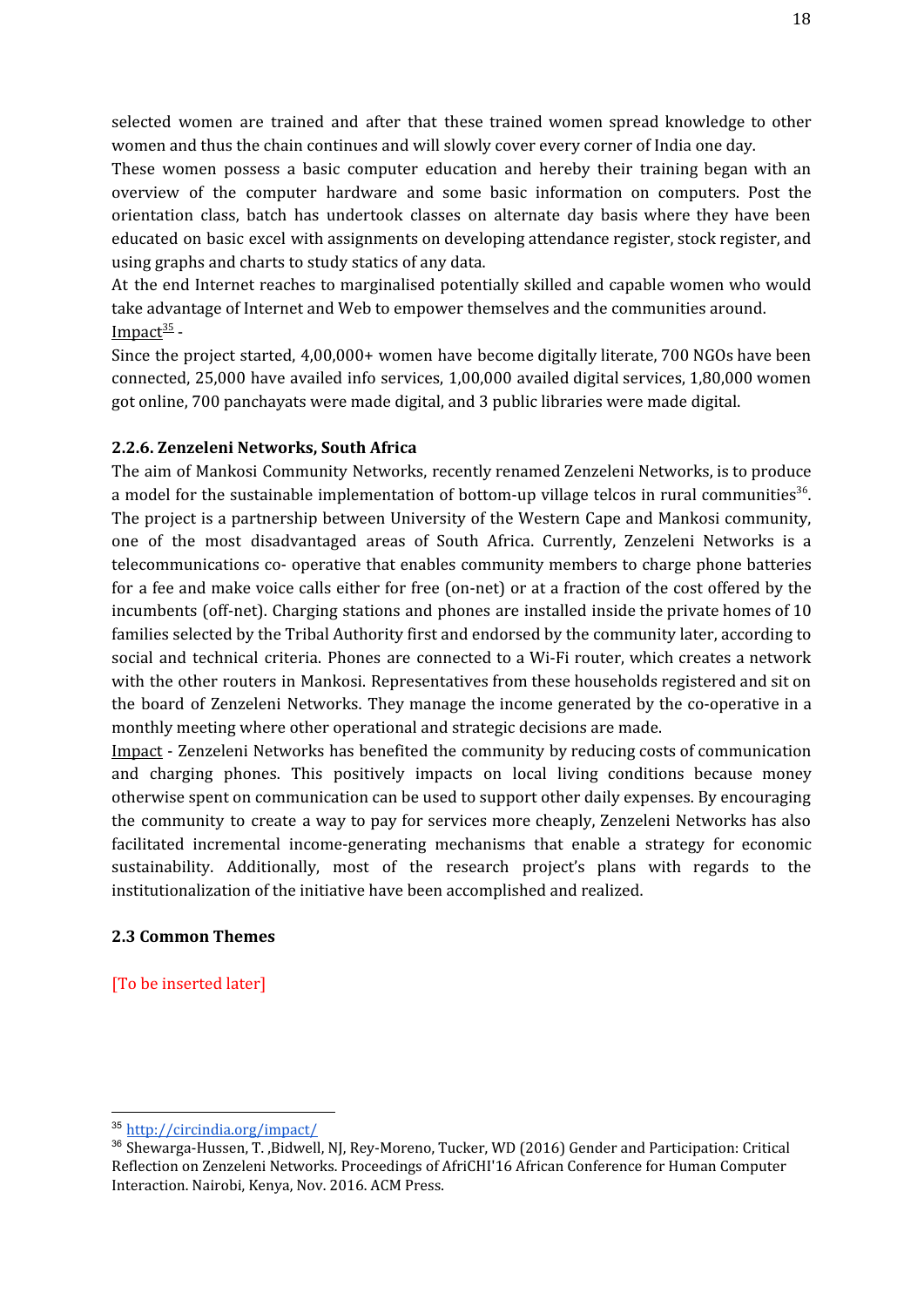#### **3. TV White Spaces**

#### <span id="page-18-1"></span><span id="page-18-0"></span>**3.1 What is TV White Spaces (TVWS)?**

White Space<sup>37</sup> refers to the unused broadcasting frequencies in the wireless spectrum. Television networks leave gaps between channels for buffering purposes, and this space in the wireless spectrum is similar to what is used for 4G and so it can be used to deliver widespread broadband internet.

White Space broadband can travel up to 10 kilometers, through vegetation, buildings, and other obstacles. Tablets, phones, and computers can all access this wireless internet using White Space through fixed or portable power stations. The actual amounts of spectrum vary by region, but White Space spectrum ranges from 470 MHz to 790 Mhz.

## <span id="page-18-2"></span>**3.2 Mapping TV White Spaces Initiatives for Women and Gender Non-Binary Persons and their Impact**

This section maps various TV White Spaces initiatives across the world that have a specific gender focus, and their impact. One of the key findings of this report is that while there exist many TVWS initiatives, there is a dearth of initiatives that focus on women. Furthermore, for the purpose of this report, there were found to be no TVWS initiatives that focused on gender non-binary persons. However, acknowledging the power relations that impact the manner in which knowledge 'travels', this is treated as a 'living' document, and efforts will be made to update this list with more initiatives as and when they are highlighted.

## **1. Colnodo implements TVWS technology with a gender focus in community projects; Colombia**

The NGO Colnodo's Community Networks<sup>38</sup> as a Social Programme is the recipient of a 2018 grant from Regional Fund for Digital Innovation in Latin America and the Caribbean and is designing and working on different models for the sustainability and appropriation of the network using a gender focus. Colnodo seeks to deploy community networks, exchange experiences and engage in a dialogue to close the gap in Internet access at the country level through community networks. The use of TVWS technology is free in Colombia; it was licensed in 2017 and it's possible to use it for community projects. This technology will be tested in rural areas in order to validate its performance and make the best use of it in community network initiatives and the sustainable development of rural and urban areas in Colombia. The project has increased connectivity in rural area in the municipality of Maní, in the Casnare department in eastern Colombia, and raised community issues at the national bureau for Internet governance.

#### **2. Project Kgolagano**

<sup>37</sup> <https://www.techrepublic.com/article/white-space-the-next-internet-disruption-10-things-to-know/>

<sup>38</sup> <https://www.apc.org/en/node/34871/>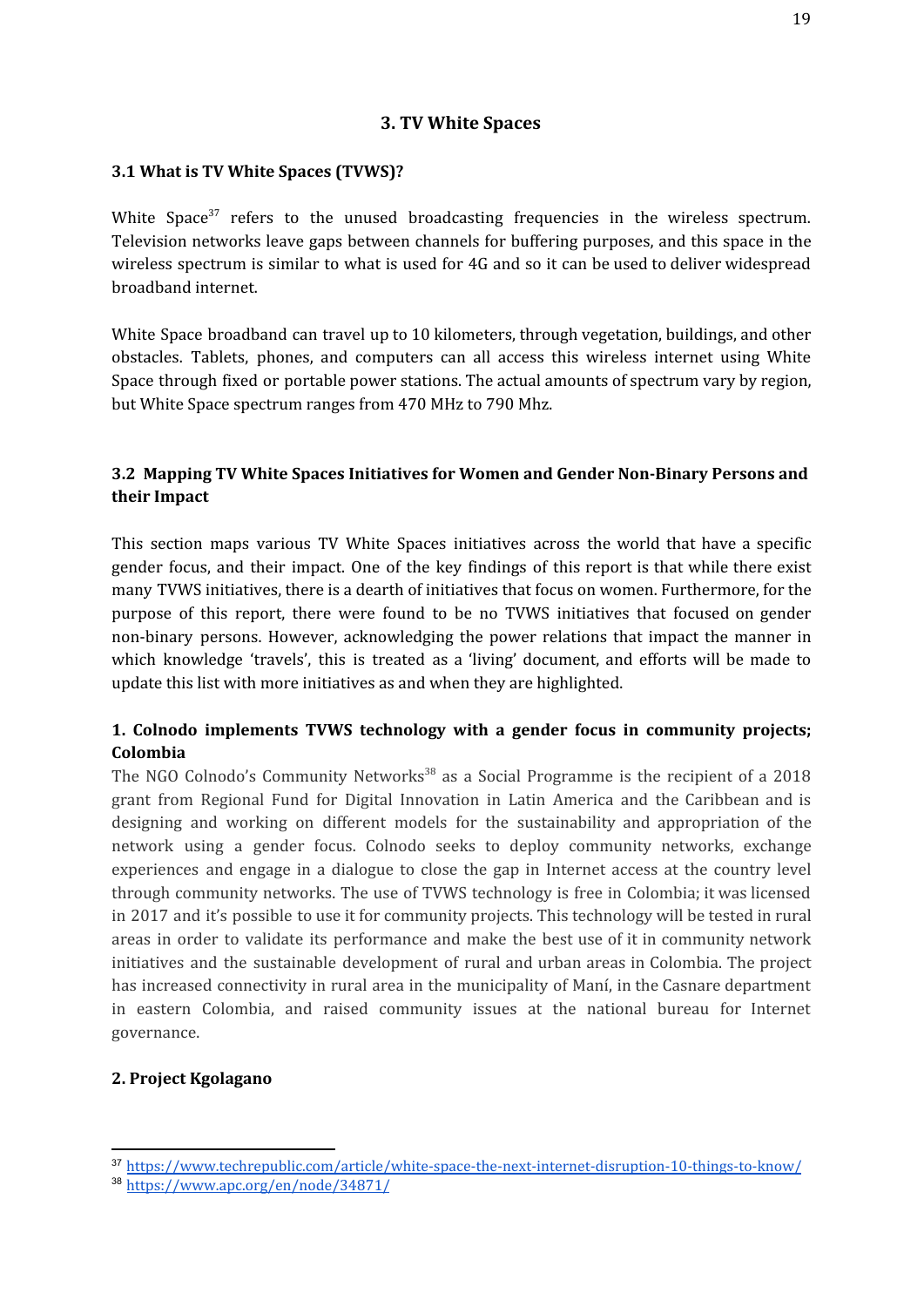Project Kgolagano<sup>39</sup> will use TV white spaces - unused frequencies - to bring internet connectivity and telemedicine services to the distant facilities, allowing medical workers to send high-resolution patient images to specialized medical facilities around the world. The goal is more accurate diagnoses and better patient care.

Project Kgolagano, which means 'to be connected or networked', will have a specific focus on providing access to specialised maternal medicine, which will improve the livelihoods of women located in small towns and rural areas. Telemedicine experts and doctors providing medical expertise for referred patients are being provided by BUP.

Impact<sup>40</sup>

Project Kgolagano was officially unveiled in March 2015 at a clinic in the town of Lobatse. The initial phase of the project included three healthcare locations and focused on providing access to specialized maternal medicine in order to improve the lives of women and children in small towns and rural areas. A second and third phase of the project will connect another 16 hospitals and clinics and 16 primary and secondary schools around the country to the Internet. By the end of 2016, a total of 35 locations in rural communities around Botswana will be connected. High-speed connectivity at these anchor institutions could enable the wider community to gain access to online content and applications.

#### **3. Rural Tanzania**

The Internet Society Tanzania Chapter<sup>41</sup>, supported by Beyond the Net Funding Programme in partnership with The University of Dodoma will target the remote areas of Dodoma Region, where conventional deployments are not available. Together, they will build a pilot project using TV White Space equipment as a community network solution.

White Space Internet is not widely adopted so far, but has the potential to transform the way we use wireless Internet. Being a free form of broadband, it is as a good alternative to provide underserved communities with Internet access that is similar to that of 4G mobile. White Space power stations can be charged with solar panels and broadband can travel up to 10 kilometers through vegetation, buildings and other obstacles.

#### Impact

A population of about 2,287 people will be directly served by this project. Three Educational Institutions are involved. They are located about 160 km from Dodoma with limited access to Internet services. Kondoa Girls High School has a population of 810 students and 46 staff members. Ula Secondary School has 829 students and 26 staff members and Bustani Teacher's College has 538 students and 38 staff members. The project will finally give students and teachers access to online resources to support their learning. We aim to improve the life of rural communities also to reduce the migration to urban areas.

#### **3.3 Common Themes**

## [To be inserted later]

39

41

[https://www.microsoft.com/empowering-countries/en-us/good-health-and-well-being/botswana-innov](https://www.microsoft.com/empowering-countries/en-us/good-health-and-well-being/botswana-innovation-hub-and-microsoft-bring-specialized-medicine-to-remote-areas/) [ation-hub-and-microsoft-bring-specialized-medicine-to-remote-areas/](https://www.microsoft.com/empowering-countries/en-us/good-health-and-well-being/botswana-innovation-hub-and-microsoft-bring-specialized-medicine-to-remote-areas/)

<sup>40</sup> <https://www.devex.com/impact/partnerships/tv-white-spaces-tvws-pilot-project-825>

[https://www.internetsociety.org/blog/2018/04/piloting-use-tv-white-space-community-networks-rural](https://www.internetsociety.org/blog/2018/04/piloting-use-tv-white-space-community-networks-rural-tanzania/) [-tanzania/](https://www.internetsociety.org/blog/2018/04/piloting-use-tv-white-space-community-networks-rural-tanzania/)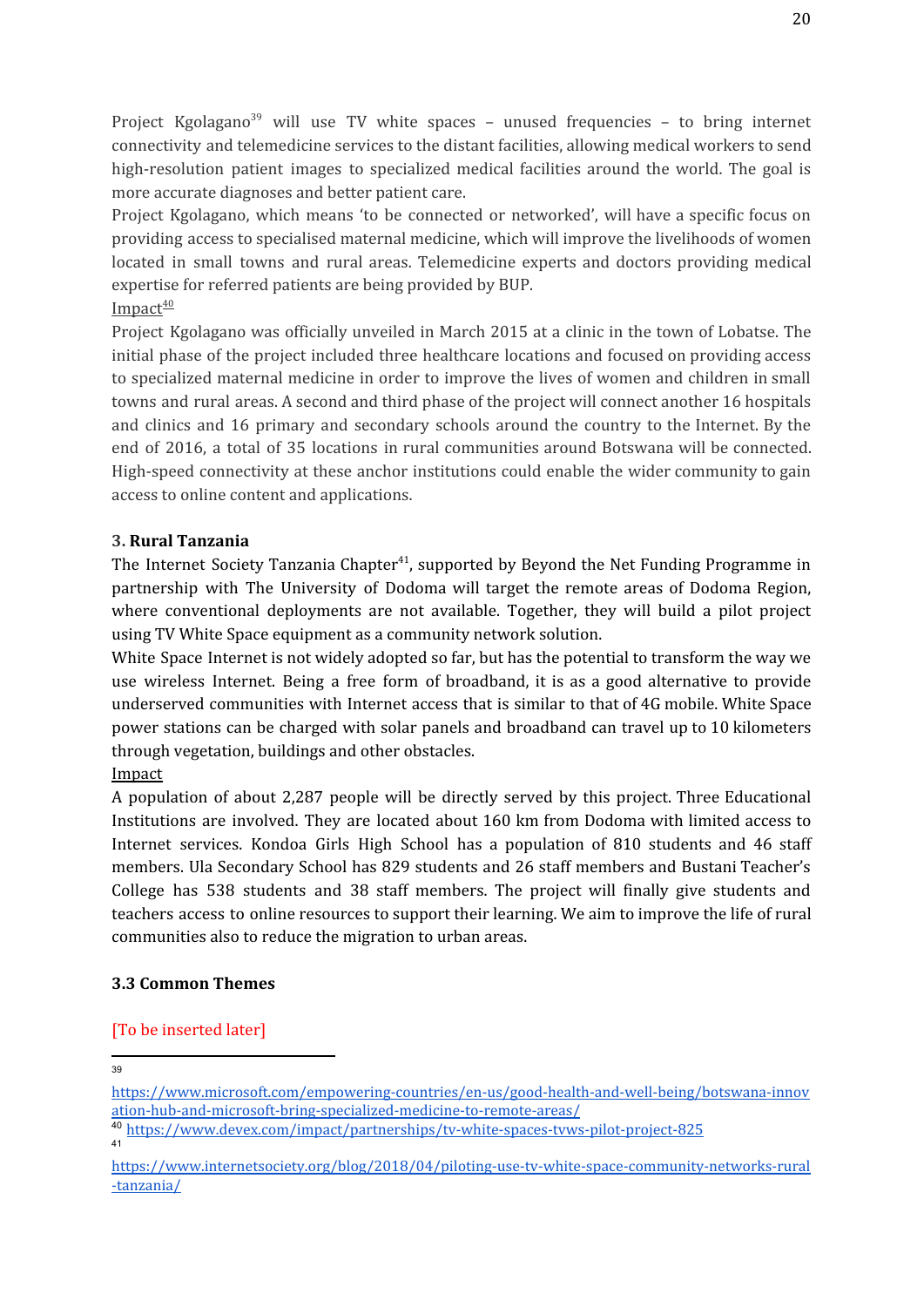## **4. Other Supplementary Models of Connectivity**

(examples: Public Wi-Fi, Zero Rating)

#### [To be inserted later]

## <span id="page-20-1"></span><span id="page-20-0"></span>**5. Recommendations for incorporating gender perspectives on Supplementary Models of Connectivity**

[To be inserted later after IGF session]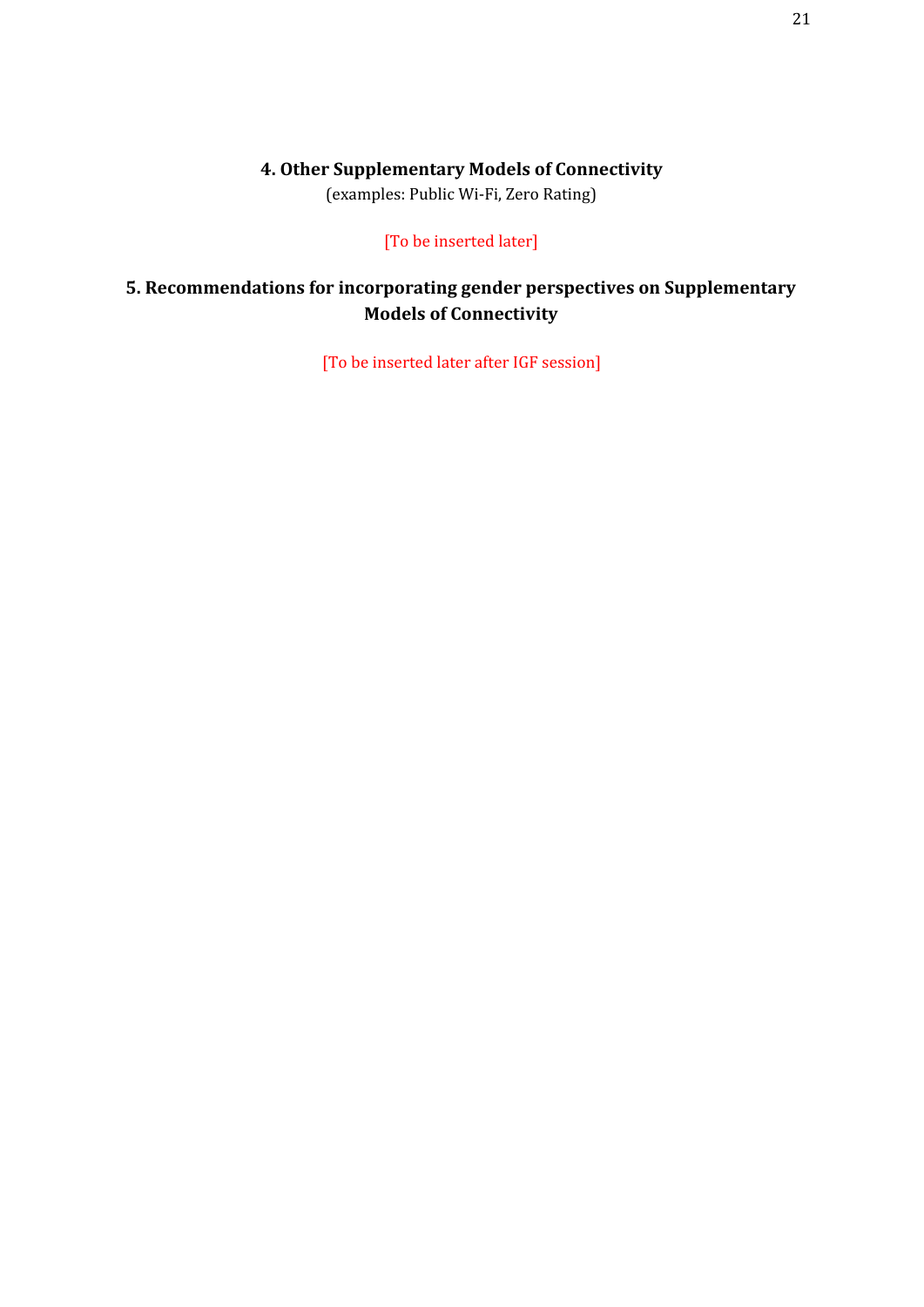## **Part B: Mandate and Methodology**

#### **1. Mandate**

#### <span id="page-21-2"></span><span id="page-21-1"></span><span id="page-21-0"></span>**1.1 The IGF**

One of the key outcomes of the World Summit for the Information Society (WSIS) was the Internet Governance Forum (IGF). It is a global forum where governments, civil society, the technical community, academia, the private sector, and independent experts discuss Internet governance and policy issues. While there is no negotiated outcome from IGF meetings, the IGF informs and inspires those with policy making power in both public and private sectors. At the IGF's annual meeting delegates discuss, exchange information and share good practices with each other. The IGF therefore helps to facilitate a common understanding of how to maximise Internet opportunities and address risks and challenges that may arise.

The annual IGF meeting is organized by a Multistakeholder Advisory Group (MAG)119 under the auspices of the United Nations Department of Economic and Social Affairs (UNDESA). The 13th annual IGF meeting will take place in Paris, France, on 12-14 November 2018.

To enrich the potential for IGF outputs, the IGF MAG developed an intersessional programme intended to complement other IGF activities, such as regional and national IGF initiatives, dynamic coalitions and BPFs. BPFs bring experts and stakeholders together to exchange and discuss best practices in addressing an Internet policy-related issue in a collaborative, bottom-up process.

#### <span id="page-21-3"></span>**1.2 Defining the BPF's mandate**

The IGF's annual meetings enable BPF to present the findings of their community-driven work over the year in order to gather broader stakeholder input on each of the BPF topics concerned.

In the last three years, the BPF Gender has addressed the barriers faced by women and girls to access, use and make the most of the Internet, and has also investigated the challenges that women have to participate and get involved in Internet policy development and decision-making processes.

To be more precise, in 2015, the work of the BPF Gender looked at online abuse and gender-based violence, and in 2016 aimed to identify the different barriers that women face as regards Internet access. Last year, the BPF amplified this work by focusing on gathering information about specific communities.

Like other intersessional initiatives, the BPF Gender has functioned in a bottom-up, multi-stakeholder, and community-driven manner to gather stories, experiences, and lessons. But, as gender is a key and broad thematic area not only for its study but also for the other central IG and Internet policy matters, the BPF Gender has also worked hard to integrate gender issues within other IGF's work and within the framework of SDG 5 on gender equality, including the CENB III.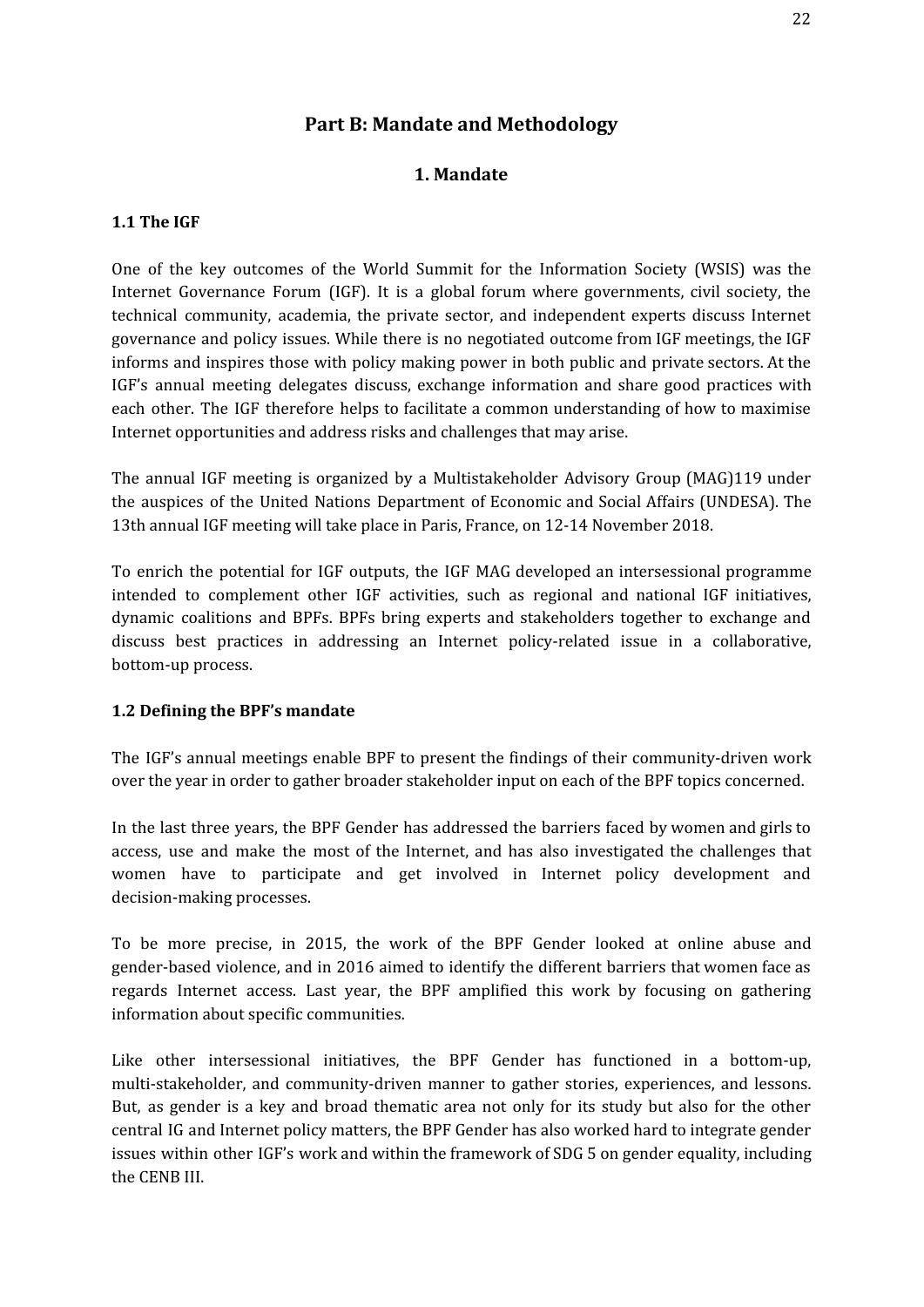The community formed around the BPF Gender has become genuinely active and strong during the years as it has maintained the commitment to addressing the topic both in a broader angle and in delving into particular emerging issues. In this context, BPF Gender was able to host for the first time a main session in IGF Geneva only about Gender. Therefore, 2018 is being seen as an opportunity for strengthening, even more, the work that the BPF Gender has done and continuing supporting the efforts of our dynamic community.

BPF Gender also sees an opportunity to take the outcomes of previous years outside the usual audiences by sharing the best practices identified by the BPF in news spaces and forums as a way to stimulate and expand collaboration. In 2017, the BPF Gender started this path by engaging and bringing the work of IGF into other spaces, like APrIGF and Brazil IGF, and it is essential to strengthen our actions.

The ways in which the BPF's primary mandate was further delineated, as well as the variety of methods used to meet the mandate, are discussed in the next section.

## **2. Methodology**

#### <span id="page-22-1"></span><span id="page-22-0"></span>**2.1 Working Approach**

An IGF Secretariat appointed consultant (Radhika Radhakrishnan) along with two non-MAG coordinators (Agustina Callegari and Paula Real) and two MAG coordinators (Renata Aquino Ribeiro and Raquel Gatto) assisted the BPF in coordinating, organizing and reporting on the BPF's work.

The BPF team adopted a semi-structured methodology for gathering inputs involving online surveys, virtual calls, engagements with the mailing list, mobile messaging and a dedicated mailbox.

Engagement was continued with relevant DCs and other intersessional activities such as the DC on Gender, DC on Innovative Approaches to Connecting the Unconnected and Phase IV of the Connecting the Next Billion. Engagement with national and regional internet governance policy processes and initiatives, such as NRIs and ISOC Special Interest Group on Women was also strengthened. Outreach through various social media platforms was continued such as Twitter and Facebook.

#### <span id="page-22-2"></span>**2.2 Survey**

To gather more input on *some* of the substantial questions that the BPF aimed to address, a survey was designed and published on two platforms - Google Forms and LimeSurvey (see Appendix 2 for the survey contents and analysis). LimeSurvey was used through APC's platform to circumvent Google censorship in some regions of the world. Where relevant, survey responses were also integrated directly into Part A of this report.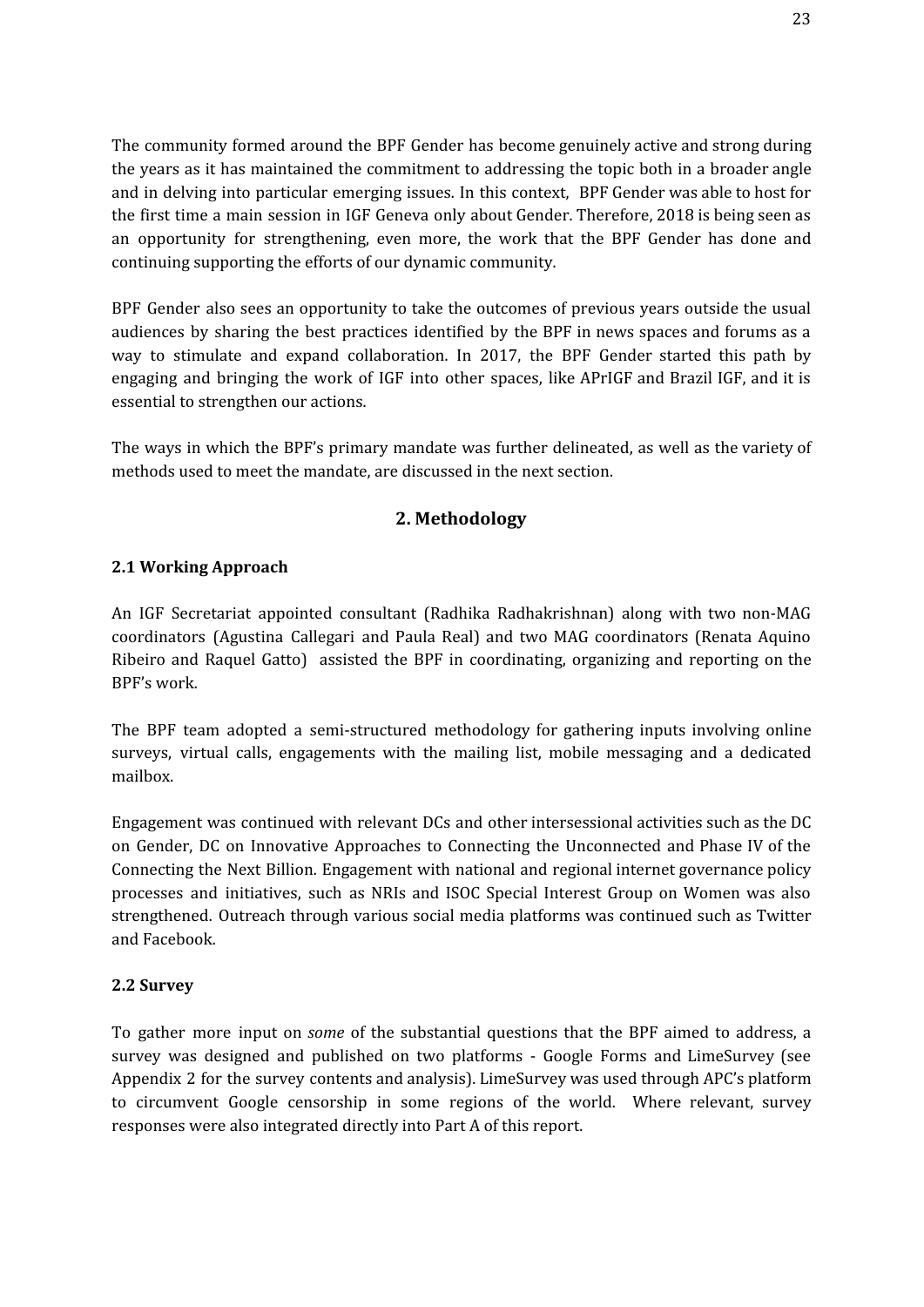#### <span id="page-23-0"></span>**2.2.1 Survey Design**

Survey questions were drafted and refined in consultation with the BPF community after discussions on the BPF mailing list and during virtual meetings dedicated to planning the survey and doing pilot testing.

The aims of the survey (see Appendix 3 for the survey questions) were twofold, namely to:

- map existing initiatives and/or reports of relevance that support/develop alternative models of connectivity directly or indirectly responding to the needs of underserved populations of women and gender non-conforming individuals
- exploring the impact of such initiatives

Responses were elicited over a period of one month by calls on the mailing list, social media (including tweets from the IGF's Twitter account),, and emailed invitations to various mailing lists (including mailing lists within the Internet governance and broader community).

Participants were able to make submissions using pseudonyms, and were notified that no personal information would be shared with third parties without their explicit consent as per the GDPR guidelines.

#### <span id="page-23-1"></span>**2.2.2 Survey Analysis**

#### [To be inserted later]

#### <span id="page-23-2"></span>**2.2.3 Diversity of Respondents**

## [To be inserted later]

#### <span id="page-23-3"></span>**2.3. Virtual Meetings**

Fortnightly meetings were scheduled, and after each meeting a meeting summary was distributed on the BPF's mailing lists as well as being published on the BPF's dedicated platform on the IGF's website (all meeting summaries are on the IGF's website). In total, 8 working virtual meetings were held by the BPF in 2018.

Theme calls were also organized to supplement the findings from the surveys. 2 theme calls were organized by the BPF in 2018 with the themes - Internet access for women and Internet access for gender non-binary individuals. For each theme call, speakers from the field were invited to present their work on the calls and to strengthen the collaborations between the BPF and other stakeholders.

#### <span id="page-23-4"></span>**2.4 Mobile Messaging**

The BPF set up a number for collecting inputs and sharing information via mobile messaging. The number +5585998380136 could be added on Whatsapp, Telegram or Signal. A broadcast-only channel via Whatsapp was also set up for updates. The channel was be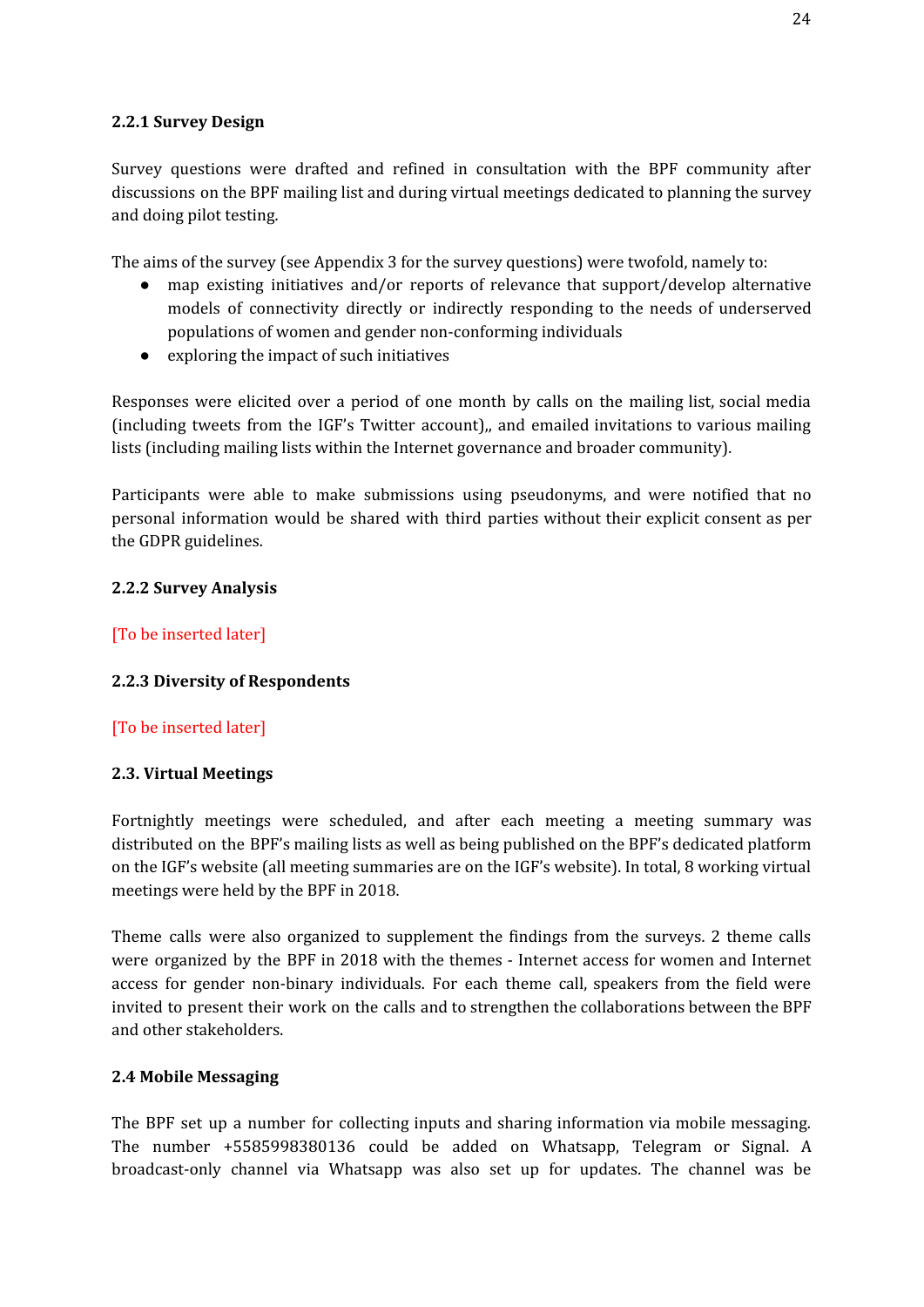configured in a way that only administrators could view participant numbers, thus protecting their data. Through this number, members were encouraged to send videos, photos or stories around the theme of the BPF.

## <span id="page-24-0"></span>**2.5 Mailing List**

The usage of the existing dedicated and open mailing list for the BPF Gender was continued to and details for joining the mailing list were published on the IGF's website. Frequent BPF status updates were also sent to the intersessional and BPF mailing list with calls for input and/ or other relevant information. The BPF mailing list is open to all stakeholders interested in or with expertise on related issues.

#### <span id="page-24-1"></span>**2.6 Email**

The BPF set up a dedicated mailing address [gender@intgovforum.org](mailto:gender@intgovforum.org) for members to mail their contributions or questions for 2018.

#### <span id="page-24-2"></span>**2.7 Main Session at IGF**

## <span id="page-24-3"></span>[To be inserted later]

## **3. Limitations**

[To be inserted later]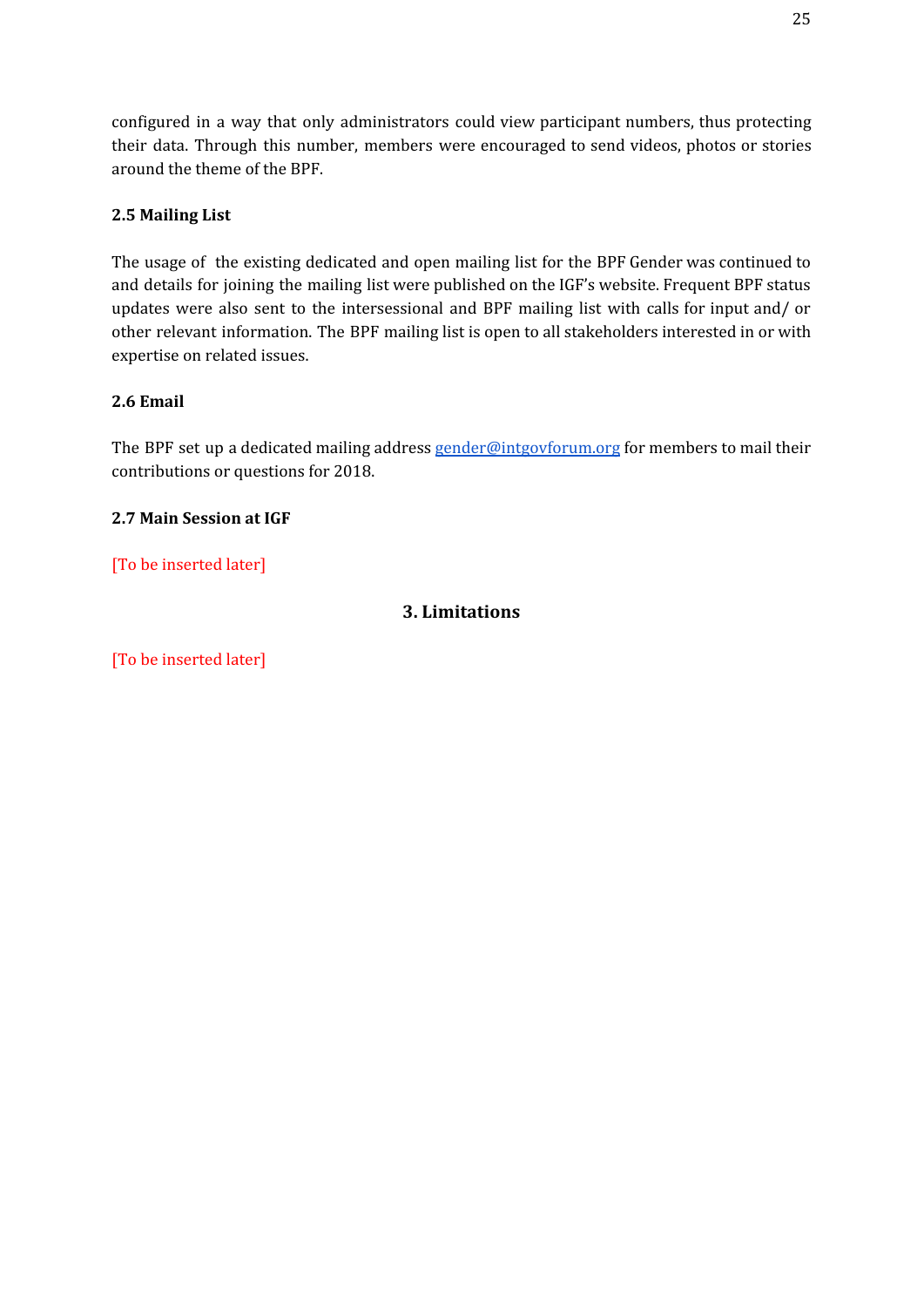## **Part C: Appendices**

## **APPENDIX 1: CONTRIBUTORS**

[To be inserted later]

<span id="page-25-1"></span><span id="page-25-0"></span>**Coordinators:**

**Consultant:**

**Virtual meeting participants:**

**Survey participants:**

**Volunteers:**

**Participants/panelists at the BPF's IGF session:**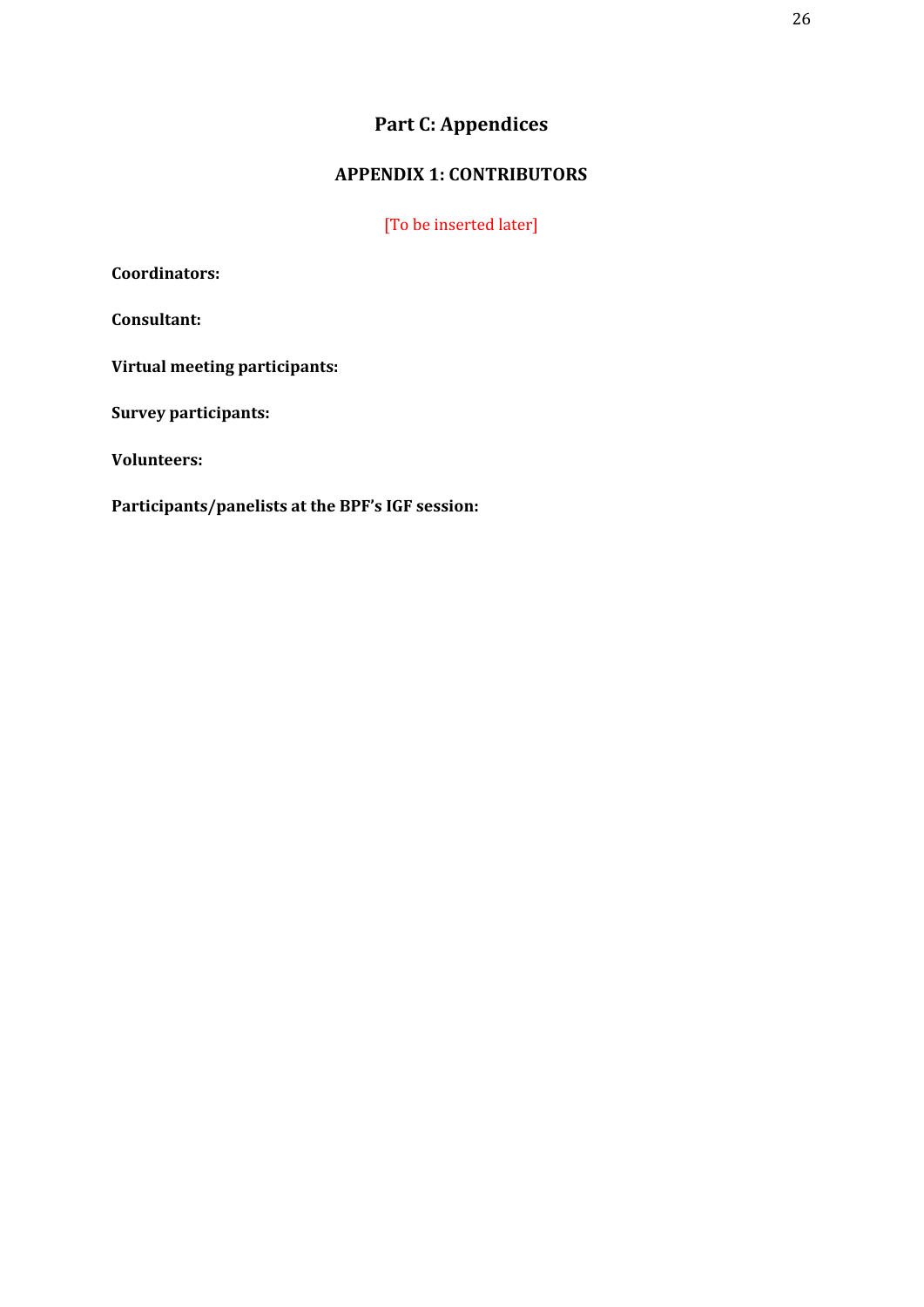## **APPENDIX 2: BPF SURVEY**

#### <span id="page-26-0"></span>**Survey Questions**

The survey structure and questions was as follows:

#### Alternative Models of Connectivity: UN-IGF BPF Gender & Access Survey 2018

How do alternative models of connectivity support the needs of underserved populations of women?

The United Nations Internet Governance Forum (IGF) Best Practice Forum (BPF) on Gender and Access is currently studying the potential impact of initiatives that support/develop alternative models of connectivity that directly or indirectly respond to the needs of underserved populations of women and gender non-conforming individuals.

'Alternative models of connectivity' in this survey refers to complementary telecommunication infrastructure models that not only speed up the pace at which unconnected populations can be supported with internet access, but also complement existing models in making communications accessible to all. Examples: Community Networks, Public Wifi, TV White Spaces, Zero Rating.

In 2015, the work of the BPF Gender looked at online abuse and gender-based violence, and in 2016 aimed to identify the different barriers that women face with Internet access. In 2017, the BPF amplified this work by focusing on gathering information about specific communities.

It takes approximately 15-30 minutes to complete this survey (depending on the granularity of information you provide).

Please note that all references to 'women' in this survey also include people who identify as women and girls (unless otherwise specified).

This survey will be closed for input on 15 October 2018.

(\* indicates required questions)

#### I: Tell us about yourself

All contributors, unless they choose to provide pseudonyms, will be credited in the BPF's outcome product(s) and published online. Note that contact details will not be published, and we will not share your contact details with any third parties.

This survey collects personally identifiable information. In compliance with the GDPR, we will take steps to secure the data we collect, and allow access to your data should you wish to access the same. You can email [gender@intgovforum.org](mailto:gender@intgovforum.org) for further information.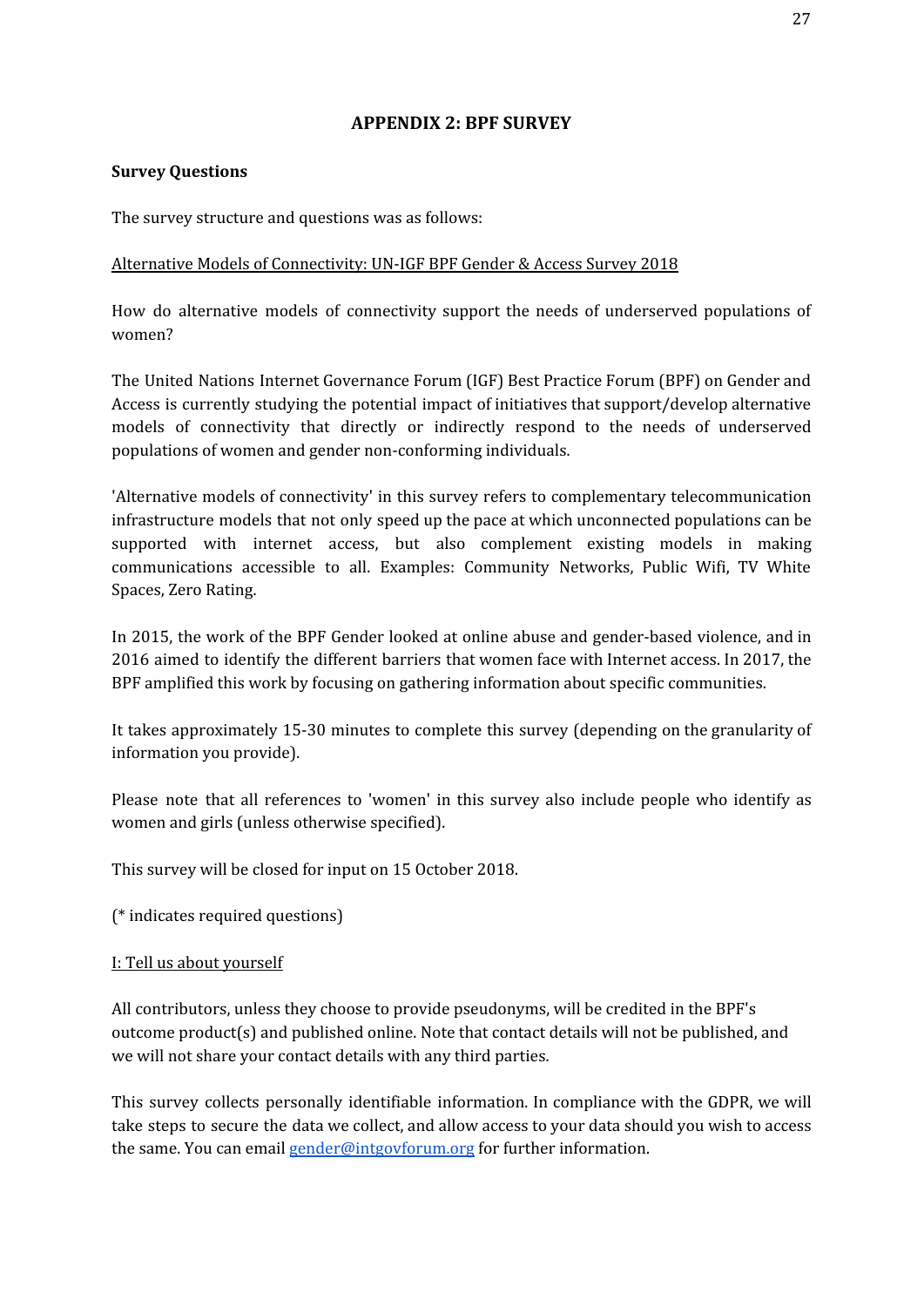#### 1. What is your name?

*If you'd like to protect your confidentiality and remain anonymous, please use a pseudonym and indicate the same.*

- 2. To which gender identity do you most identify?
	- Female
	- Male
	- Transgender female
	- Transgender male
	- Gender variant / non-conforming
	- Prefer not to answer
	- $\circ$  Not listed

## 3. Where are you from? \*

*Please write only the country name where you are ordinarily resident - i.e. where you spend most of your time and consider your home.*

- 4. How can we get in touch with you? *What is your email address? Note that contact details will not be published, and we will not share your contact details with any third parties.*
- 5. Which stakeholder group do you primarily associate yourself with? \* *Select closest option.*
	- Government (e.g. you work for your government)
	- Technical community (e.g. you are a member of an organization like ICANN / ISOC)
	- Civil society (e.g. you consider yourself an activist working to ensure human rights apply online)
	- Private sector (e.g. you represent a company that sells mobile plans to customers)
	- Intergovernmental organisation (e.g. you work for an organisation like the UN)
	- Academia (e.g. you're a student or lecturer)
	- Other (please specify)
- 6. Which one of these communities of women do you identify or work with? \*
	- Women with disabilities
	- Indigenous women
	- Refugee women
	- Rural women
	- Young women
	- LGBTQIA Women and Gender Non-Binary Individuals
	- Other (please specify the particular community of women that you work with)
	- I don't work with a particular community of women
- 7. Which of the below descriptions best applies to you? \*
	- I identify as a member of the community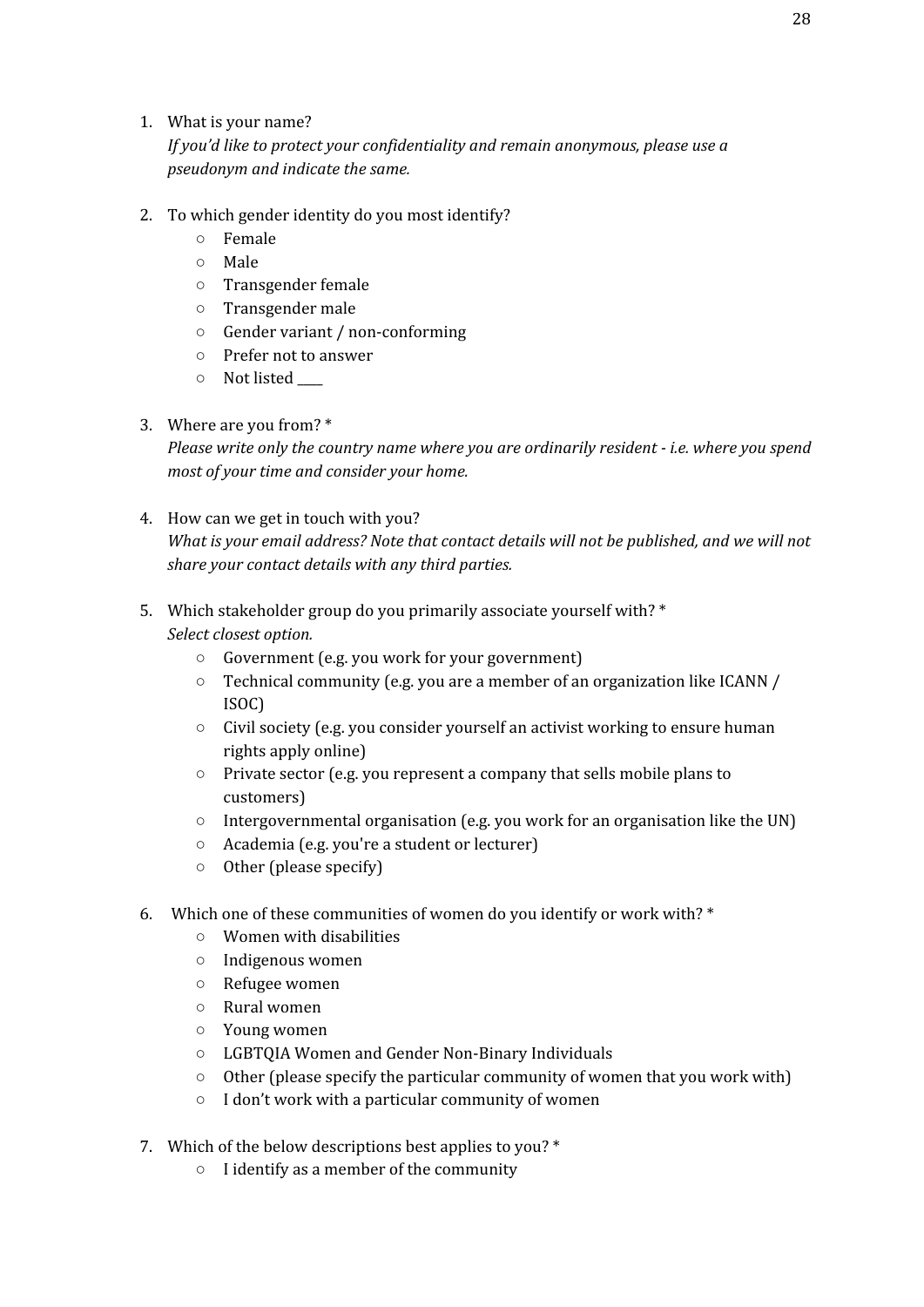- I work with this community
- I have done research on Internet access issues with this community
- Other (please describe)
- Not Applicable

#### II: Mapping Initiatives for Alternative Models of Connectivity

This section maps any past, existing or planned initiatives, programmes and/or projects that support/develop alternatives models of connectivity that directly or indirectly respond to the needs of underserved populations of women.

- 8. Which alternative model of connectivity would you like to provide inputs regarding? \* *'Alternative models of connectivity' in this survey refers to complementary telecommunication infrastructure models that not only speed up the pace at which unconnected populations can be supported with internet access, but also complement existing models in making communications accessible to all.*
	- Community Networks
	- Public Wifi
	- TV White Spaces
	- Zero Rating
	- Other (please specify)

The rest of this section seeks specific details regarding initiatives supporting the chosen model of alternative connectivity.

We provide space for you to enter the details of 1 initiative in this survey. If you know of more, please re-take the survey or email details to [gender@intgovforum.org.](mailto:gender@intgovforum.org)

- 9. Does the initiative you'd like to provide information about have a website or are there any studies conducted around this initiative? \*
	- Yes
	- No

*If "Yes" to Q9, proceed to Q10 through Q13. If "No" to Q9, proceed to Q11 through Q17.*

10. Please provide a URL of the website / study with details specific to the work of the initiative.

*You can also send us an email with with details specific to the work of the initiative containing text / audio attachments to [gender@intgovforum.org](mailto:gender@intgovforum.org). If you prefer to send in video testimonies, please upload them to your preferred video service platform (example: YouTube) and provide the URL above.*

11. What is your sense of gender parity in the composition of this initiative and space? *How involved are women in the implementation of the initiative and do women hold key positions in terms of policy-making and decision-making in this space?*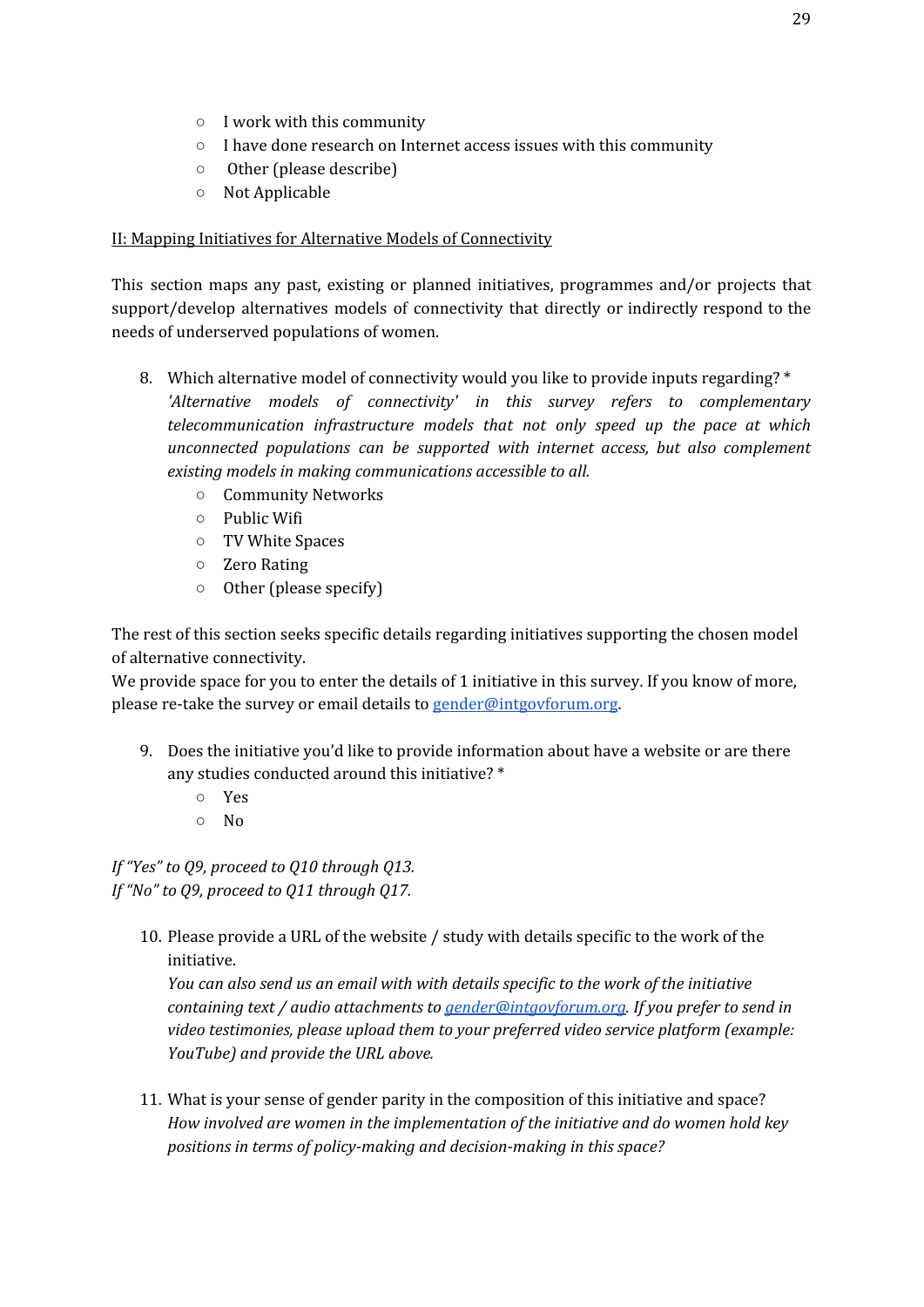- 12. To what extent does the initiative's work reflect a gender dimension? \*
	- Gender-blind (no mention of gender)
	- Gender-focused (main focus on gender)
	- Partial gender dimension (some focus on gender)

*If "Gender-blind" or "Partial" selected in Q12, proceed to Q13. If "Gender-focused" selected in Q12, proceed to Section III.*

13. What potential do you think this space has to uniquely support access for underserved populations of women, and how can this connectivity approach be better customized to specifically address women?

## *If "Yes" to Q9, Proceed to Section III If "No" to Q9, proceed to Q14 through Q16.*

- 14. What is the name of this initiative, when was the initiative launched, who is responsible for the initiative, and what region is it focused on (including if the initiative is national / regional / global in its operation)?\*
- 15. Please provide us with a brief summary/ key highlights of the initiative, including the work being done by the initiative.\*
- 16. What are / were the challenges involved in setting up and maintaining this initiative?

#### *Proceed to Section III*

#### III: Potential Impact of Alternative Models of Connectivity on Underserved Communities

Thank you for providing us with the details of the initiative of your interest. This section now maps the potential impact of the selected initiative on underserved communities of women.

17. What are some of the success stories of this initiative?

*If you know stories that highlight women's leadership in these initiatives and stories of women that have changed their lives through access, please share them here. You can also mail us voice notes to [gender@intgovforum.org.](mailto:gender@intgovforum.org) If you prefer to send in video testimonies, please upload them to your prefered video service platform (example: YouTube) and send us a web link for the same.*

18. What unique benefits do underserved communities accrue through access to this alternative model of connectivity that other mainstream models may not offer? Please include analytical and statistical evidence where applicable in your response. *Example: Community networks can empower local communities through digital literacy and cost-oriented approaches.*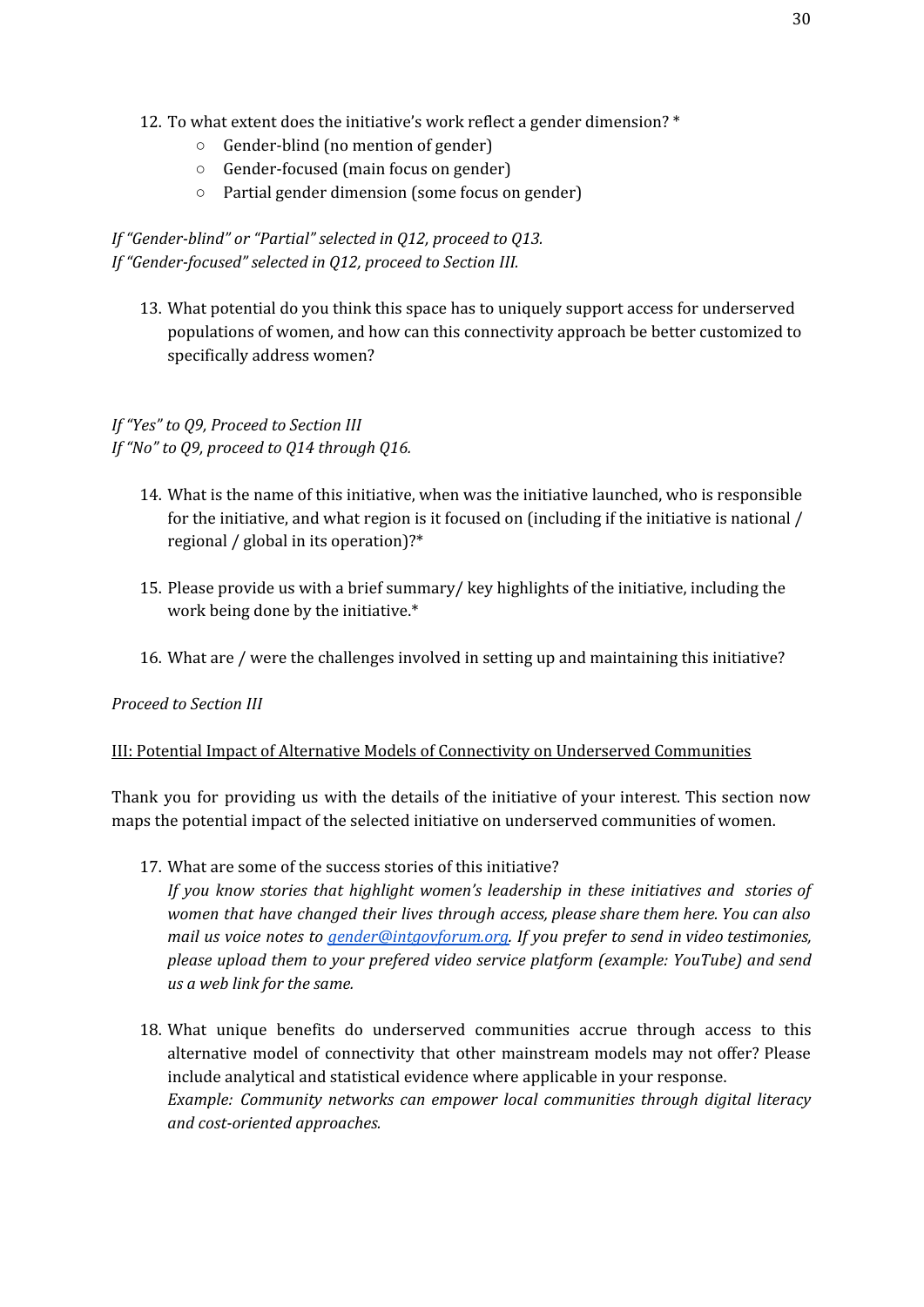19. How has connecting to the Internet through this alternative model of connectivity potentially impacted the lives of underserved communities?

*Select all that apply.*

- Easier to stay in touch with family and/or friends
- More business and/or employment opportunities
- Increased feeling of safety
- Saves time
- Saves money
- Improved ability to do small / routine jobs more conveniently and/or cheaply
- $\circ$  Improved ability to manage money better through mobile financial services
- Better access to health information and services
- Better access to education services/learning opportunities
- Better access to information on agriculture
- Better access to governmental services
- Improved ability to stay aware of the latest news
- Better access to entertainment (games, music, radio, etc.)
- Better access to shopping and goods for business / homes
- Improved social status
- More autonomy/ independence
- Creates a controlling environment
- Causes more stress
- Fear of potential violence online
- Other
- 20. What government policies to promote alternative models of connectivity exist (if any) in your region and what influence has these policies had on the ability of underserved communities to access the internet?

*Examples: Policies for pricing, licensing, and spectrum management*

21. What are the technical and policy challenges involved in setting up this alternative model of connectivity and how can they be addressed meaningfully so as to benefit underserved communities?

*Examples: high costs of spectrum rights, exclusive licensing, challenges associated with spectrum allocation and assignment*

22. Please provide details of existing literature that address, in whole or part, the impact of this model of connectivity for underserved communities of women. *Title, Author, Publication Date, Citation, URL (if any)*

Thank you. We appreciate the time you spent in completing this survey, look forward to learning from your valued responses, and hopefully to welcoming you to our BPF in the future.

Are you interested in helping us learn more about gender and alternative models of connectivity? We welcome all participants:

Join our mailing list for updates on meetings and other developments: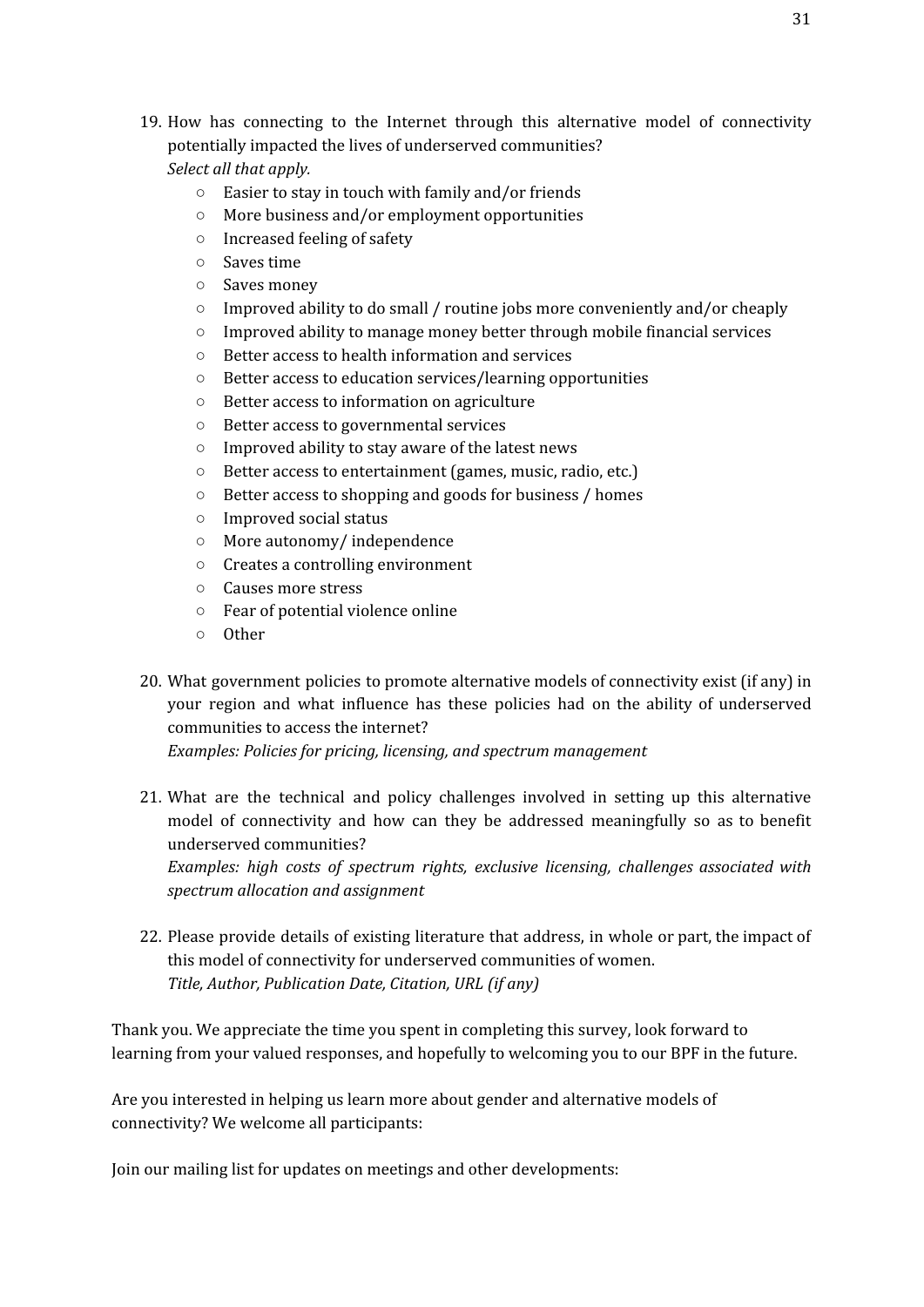[http://intgovforum.org/mailman/listinfo/bp\\_gender\\_intgovforum.org](http://intgovforum.org/mailman/listinfo/bp_gender_intgovforum.org)

To learn more about this work and how to participate, visit: <https://www.intgovforum.org/multilingual/content/bpf-gender-and-access-0>

For more information, contact Radhika Radhakrishnan [\(gender@intgovforum.org\)](mailto:gender@intgovforum.org).

---END OF SURVEY---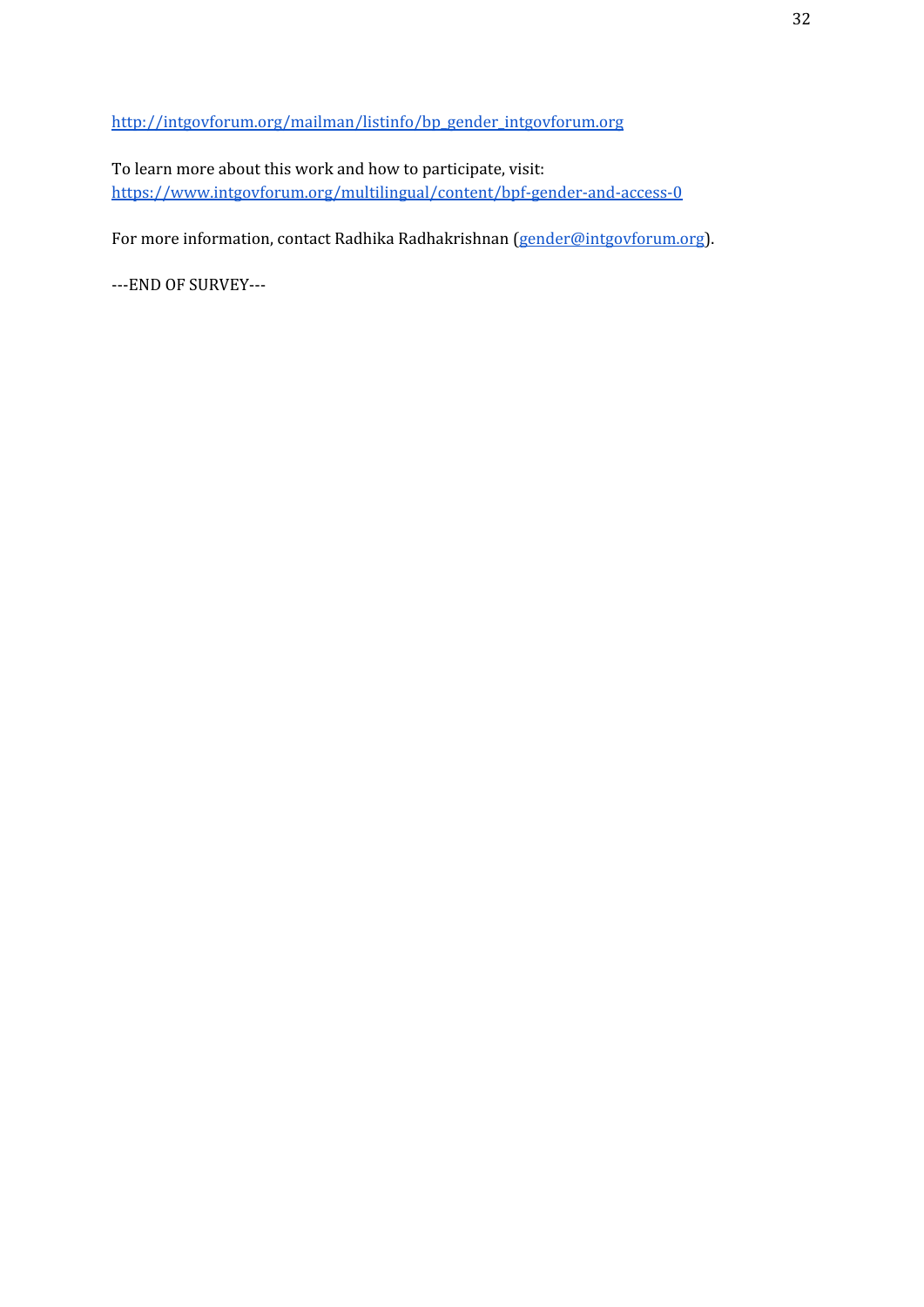## <span id="page-32-0"></span>**APPENDIX 3: BPF SESSION PRE-REPORT AT IGF 2018**

[To be inserted later]